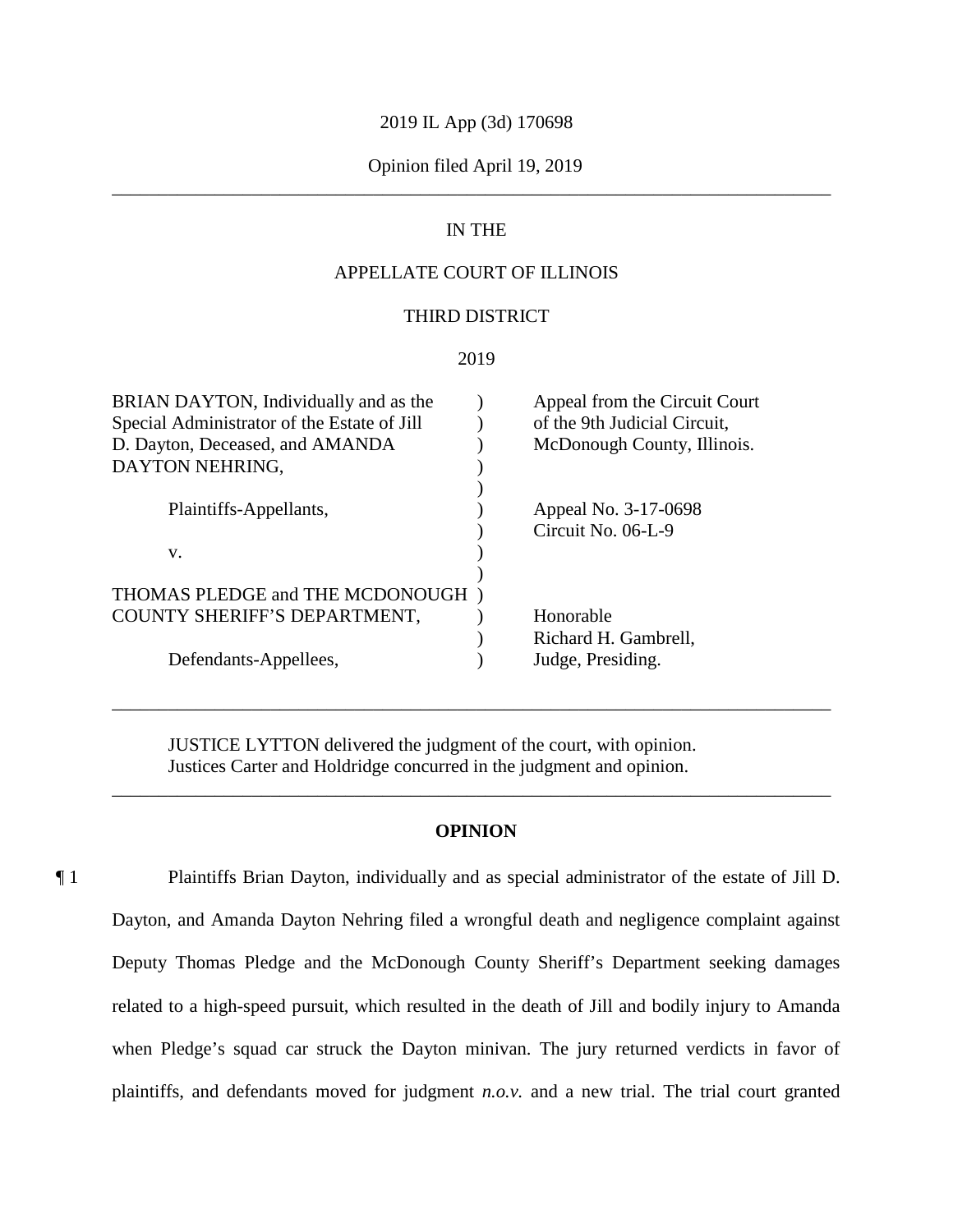defendants' motion and vacated the jury's verdicts. On appeal, plaintiffs argue that (1) judgment *n.o.v.* was inappropriate where reasonable minds might differ as to whether Pledge's pursuit of the fleeing vehicle was willful and wanton, (2) the trial court erred in granting defendant's motion for new trial because the verdicts were not against the manifest weight of the evidence, and (3) the verdicts on separate claims were not legally inconsistent. We reverse the judgment of the trial court and remand with directions.

# ¶ 2 BACKGROUND

¶ 3 Around 11:30 p.m. on September 3, 2004, Pledge responded to a call regarding an erratic driver operating a white sports utility vehicle (SUV). Pledge located the SUV headed south on Route 67 in a rural area of McDonough County. He followed the vehicle for a few miles on the four-lane divided highway. After observing the vehicle swerve several times, Pledge stopped the vehicle. As Pledge approached the passenger side, the SUV sped away. Pledge ran back to his squad car and pursued the vehicle. The SUV proceeded southbound on Route 67 with its lights off. Pledge followed, reaching speeds as high as 110 miles per hour. The SUV and Pledge headed into Macomb. As they approached the intersection of Route 67 and University Avenue, near Western Illinois University, Pledge announced to dispatch that he was traveling "100" miles per hour.

¶ 4 At the same time, a minivan, driven by Amanda Dayton, was traveling north on Route 67. Amanda's mother, Jill, was navigating in the passenger seat. Amanda entered the left turn lane at the intersection of University Avenue and Route 67. As she did so, the SUV Pledge was pursuing passed through the intersection, directly in front of the minivan. As Amanda continued her left turn, Pledge's squad car entered the intersection and struck the passenger side of the minivan, killing Jill and severely injuring Amanda.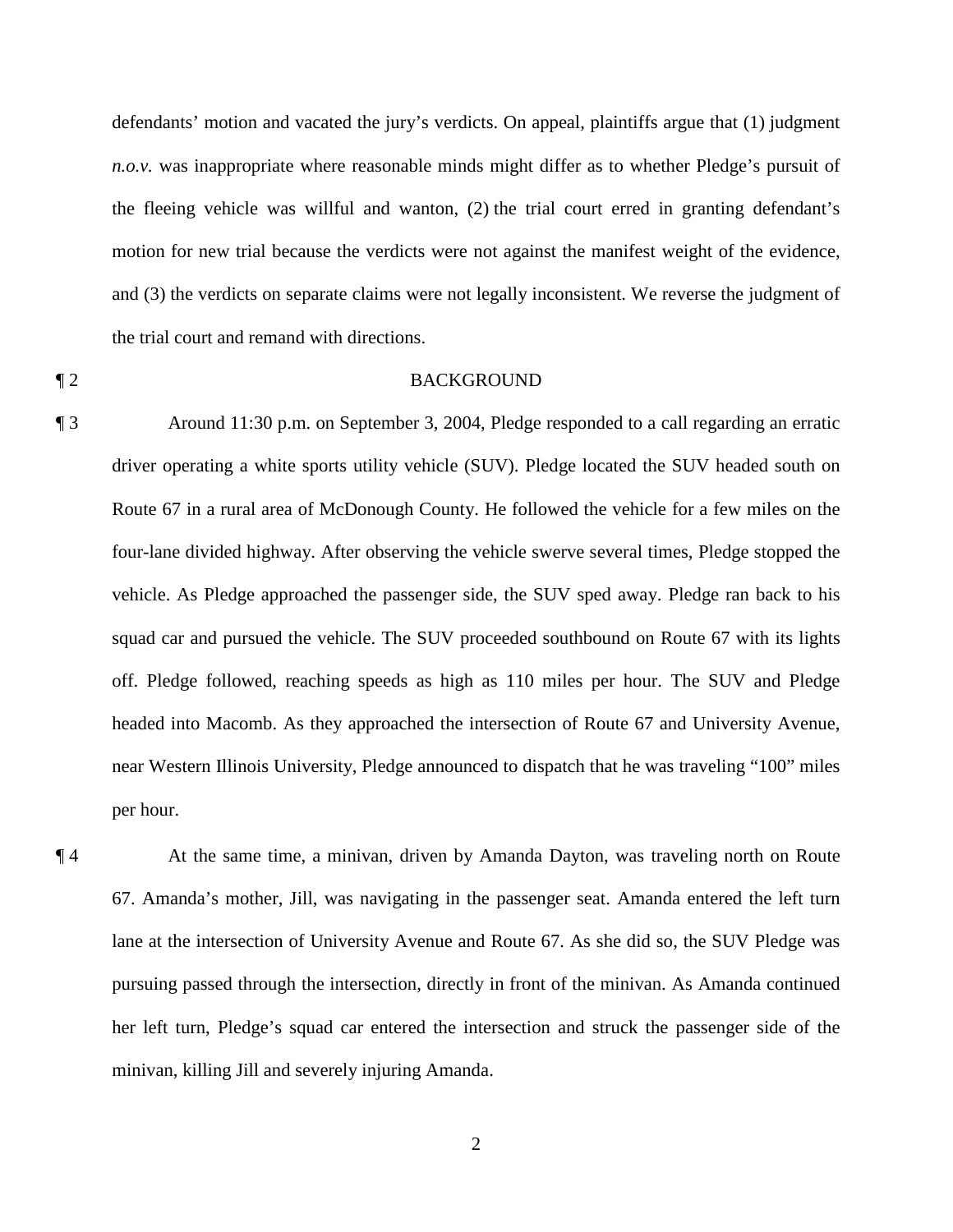¶ 5 Amanda and her father, Brian, filed suit against Pledge and the McDonough County Sheriff's Department to recover damages for their injuries. The complaint asserted wrongful death and bodily injury, alleging that Pledge acted negligently and willfully and wantonly in pursuing the SUV and that the sheriff's department was liable under the *respondeat superior* doctrine. Defendants filed a motion for summary judgment, arguing that plaintiffs' claims were barred by the Local Governmental and Governmental Employees Tort Immunity Act (Tort Immunity Act) (745 ILCS 10/2-202 (West 2004)) because Pledge's pursuit of the fleeing vehicle could not be classified as willful and wanton conduct. The trial court denied defendants' motion, and the case proceeded to trial.

¶ 6 At trial, Amanda and Brian testified on behalf of plaintiffs, and depositions of occurrence witness Lindsey Clingan and a medical doctor were read into evidence. Reconstruction specialist Michael O'Hern and Pledge testified for the defense. The defense also tendered a line-of-sight video created by O'Hern that depicted the position of the vehicles as Pledge approached the intersection from Amanda's point of view. Following closing arguments, the jury returned a verdict for defendants, and the Daytons appealed.

¶ 7 On appeal, the Daytons argued that the trial court erred in, among other things, admitting the defense's line-of-sight video and instructing the jury on the limited use of that video. This court found that the Daytons were entitled to a new trial because the trial court abused its discretion in admitting the video and that the improper admission resulted in prejudice. See *Lorenz v. Pledge*, 2014 IL App (3d) 130137. We reversed and remanded for a new trial. *Id.* ¶ 32.

¶ 8 At the second trial, Pledge testified that on September 3, 2004, he received information about an SUV headed south on Route 67 being driven by someone that was possibly driving under the influence. He waited along Route 67, north of Macomb, and when the SUV passed, he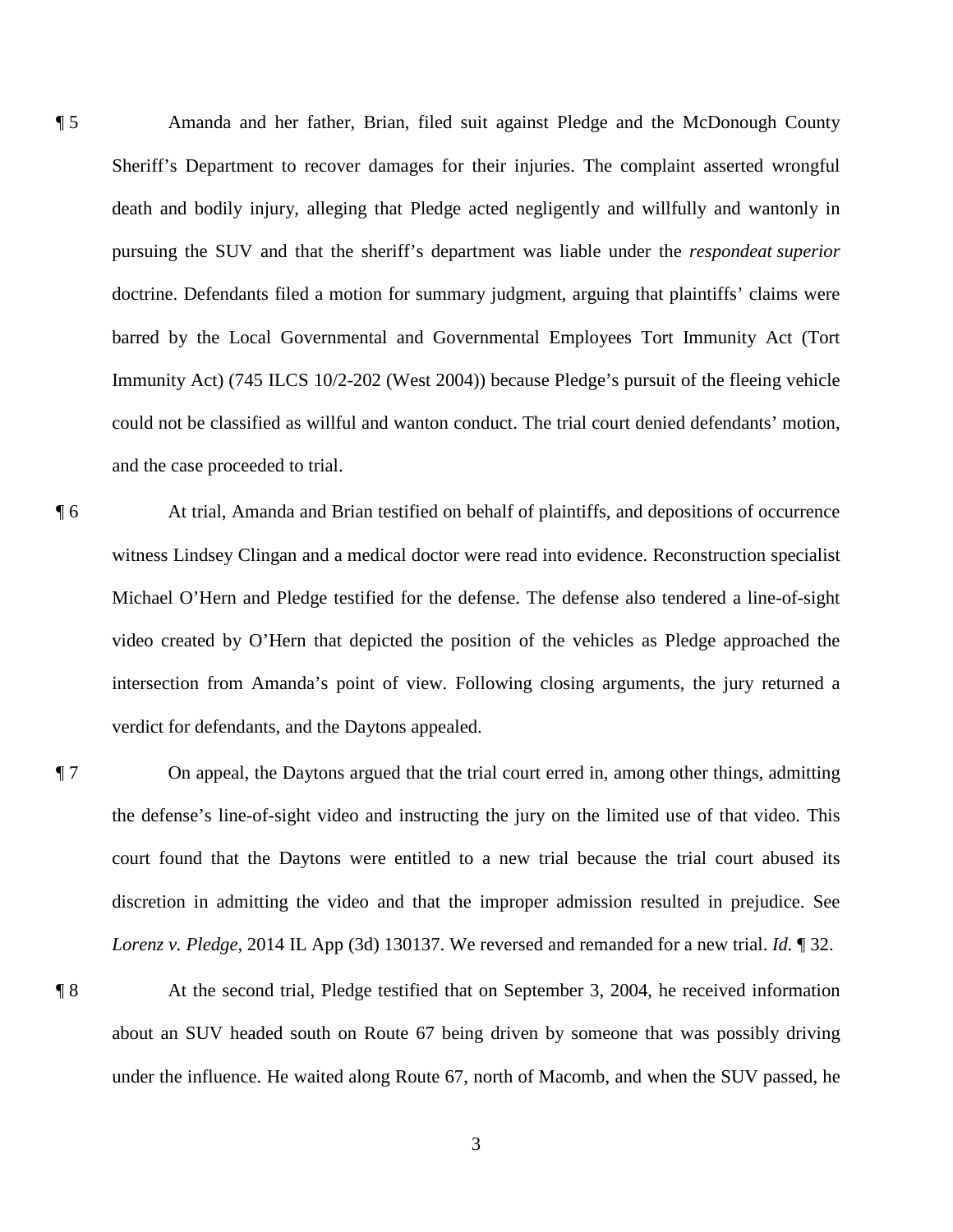pulled out and followed it. He activated his dash camera and followed the SUV for approximately three miles. After observing the vehicle swerve several times, Pledge initiated a traffic stop, and the SUV pulled over. He confirmed the license plate number and exited the squad car. As he approached the passenger side of the SUV, the vehicle sped away. Pledge ran back to his car and pursued the vehicle.

¶ 9 The dash camera video, which was admitted into evidence, shows Pledge running back to the car and announcing "pursuit into Macomb." As the SUV speeds away, the driver turns off the lights. The pursuit continues south on Route 67 into Macomb with both vehicles traveling at speeds in excess of 100 miles per hour. Roughly a mile north of the intersection Pledge reports his speed as "110 miles per hour."

- ¶ 10 Pledge testified that he followed the SUV toward the intersection of Route 67 and University Avenue with his lights and siren activated. His lights and siren remained on for the duration of the pursuit to advise the public of emergency and advise law enforcement of his location. He knew University Avenue was the entrance to Western Illinois University and that there was increased traffic in the area due to the holiday weekend. He was also aware of prior accidents at that intersection. He testified that, as a driver of an emergency vehicle, he was permitted to exceed the maximum speed limit so long as he did not endanger life or property. He also knew that high-speed pursuits were dangerous to other motorists and "certainly could" put innocent people in harm's way. He noted that the blacked-out vehicle was a "huge safety concern" and he was "pretty convinced" that it was going to crash.
- ¶ 11 Pledge maintained radio contact with the dispatcher during the entire pursuit. At some point, he heard the Macomb Police Department "talking about putting out spike strips" to assist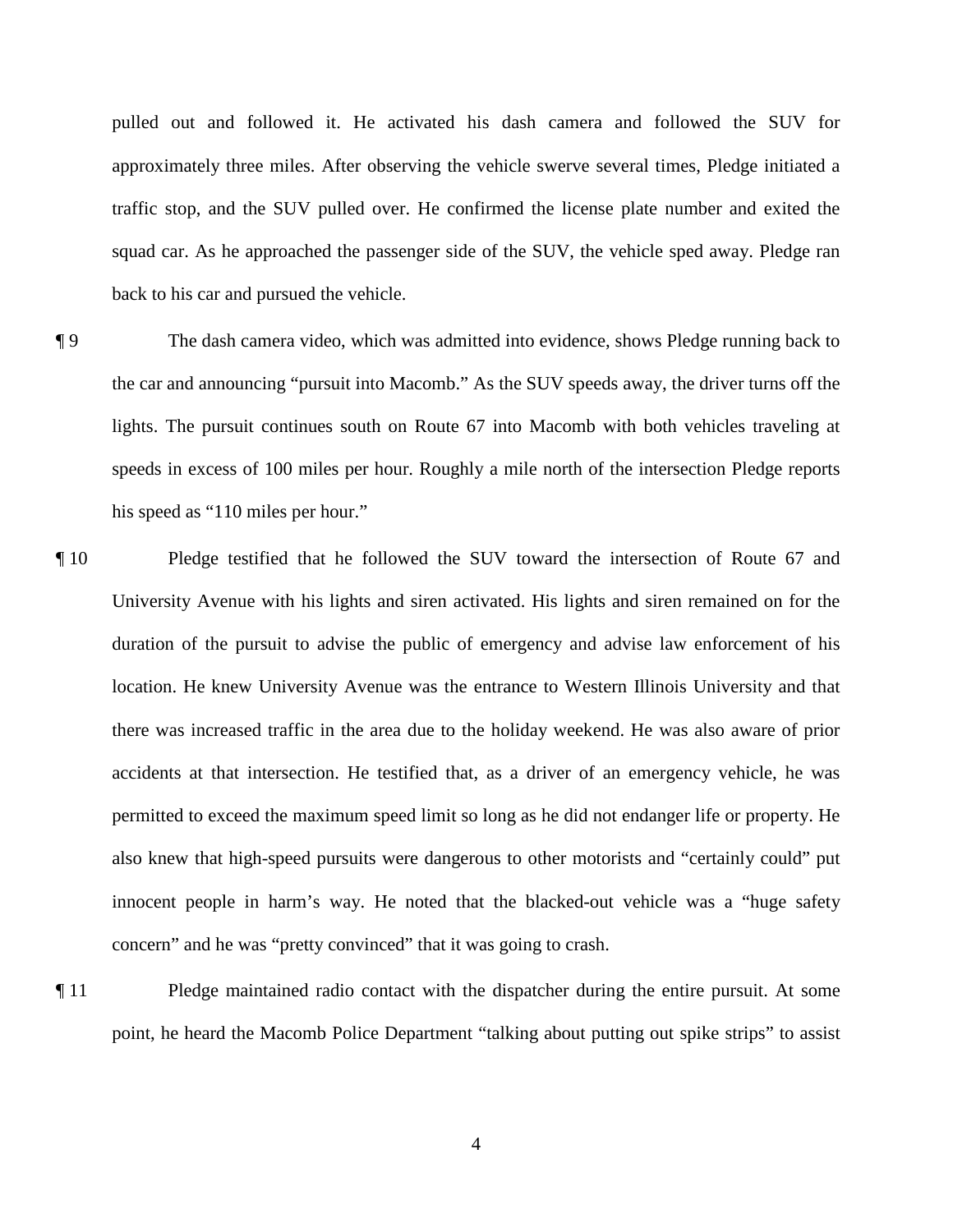in apprehending the driver of the SUV. It was his understanding that they were taking steps to apprehend the vehicle about one-half mile south of the University Avenue intersection.

- ¶ 12 As Pledge approaches the city limits of Macomb on the dash camera video, he announces a speed of "100" miles per hour and drives past a Clark gas station approximately 1700 feet north of University Avenue. He testified that as he passed the station he saw the Dayton minivan in the northbound left turn lane with its left turn signal activated. He assumed the vehicle was going to make a left turn and was aware of prior collisions from vehicles turning at that intersection. Pledge stated that he was going 70 to 75 miles per hour as he passed the gas station. The posted speed limit 450 feet north of the intersection was 40 miles per hour.
- ¶ 13 Approximately 185 feet before the intersection, a white line divides Route 67 and the right turn lane. Pledge testified that at the beginning of that dividing line he applied "maximum" braking. After the blacked-out SUV passed through the intersection, Pledge collided with the Dayton minivan as it was making a left-hand turn. Pledge recalled the traffic signal was green for southbound traffic and remained green until the collision. The entire pursuit, from the time Pledge ran back to his vehicle to the time his squad car struck the Dayton minivan, lasted 77 seconds.
- ¶ 14 Pledge stated that he was aware of the high speed pursuit policy of the McDonough County Sheriff's Department and that compliance with the policy was mandatory. Pledge knew that to pursue a vehicle at high speeds he "must comply first with section 3.02," which required him to determine that there was a serious felony involving an actual or threatened attack.<sup>1</sup> Pledge

 $\overline{a}$ 

 $<sup>1</sup>$  Section 3.02, paragraph II states:</sup>

<sup>&</sup>quot;A. It is the policy of this Department the [*sic*] 'fresh pursuit' at high speeds is justified only when the officer knows or has reasonable grounds to believe the violator has committed or attempted to commit a serious felony. A serious felony is one that involves an actual or threatened attack which the officer has reasonable cause to believe could or has resulted in death or serious bodily injury, *e.g.*, Aggravated Assault, Armed Robbery,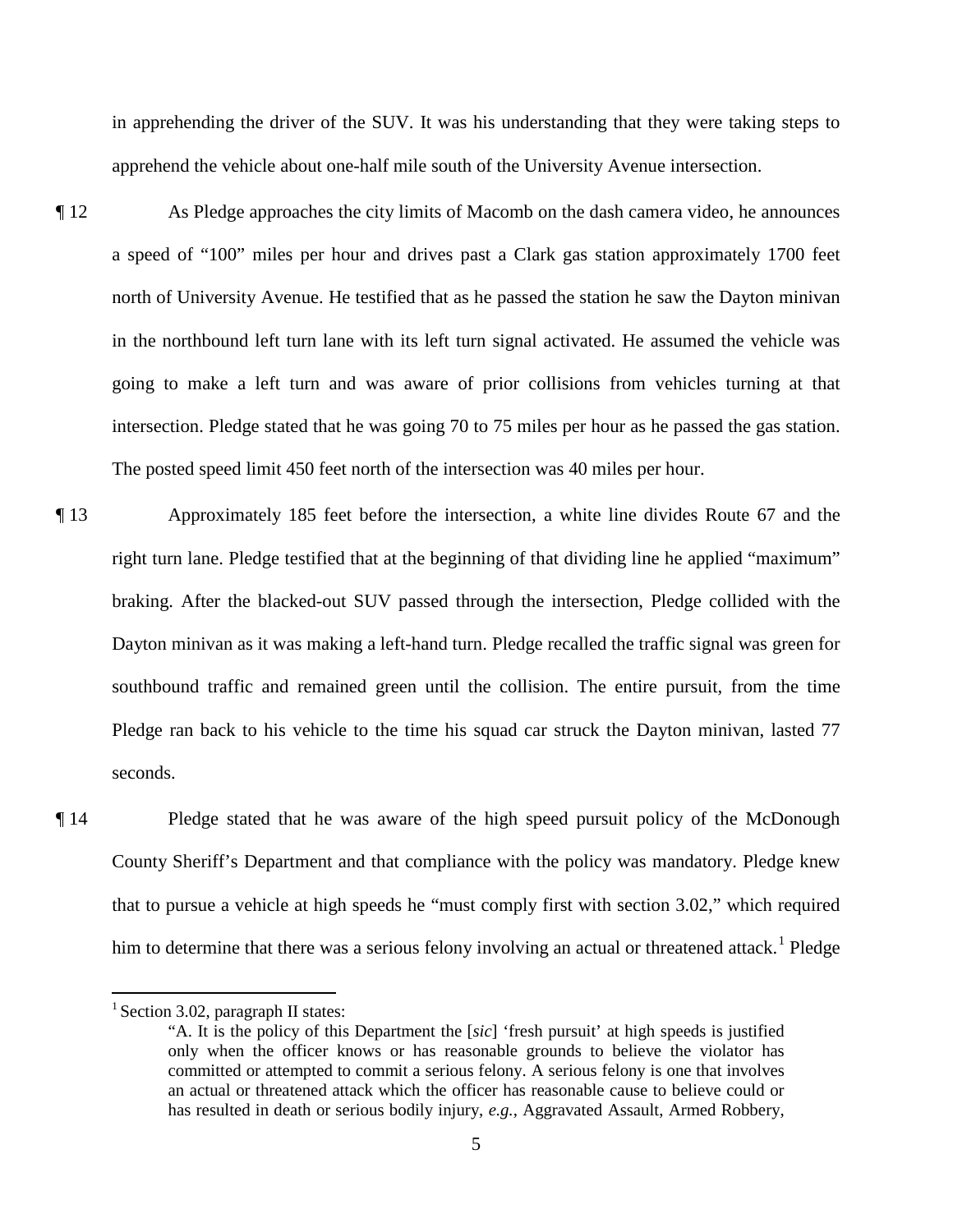also acknowledged that the pursuit of the SUV for suspected driving under the influence was a misdemeanor. He admitted that he had no information about a serious felony involving an actual or threatened attack at that time. Pledge confirmed that he had the SUV license plate number and knew the identity of the owner when he ran back to his squad car and pursued the vehicle. He also knew that under section 4.03 of the pursuit policy, he had a duty to avoid contributing to the danger already created by the  $SUV<sup>2</sup>$  Pledge intended to apprehend the suspect while exercising maximum safety.

¶ 15 Lindsay Clingan was in her car facing west at the University Avenue intersection that evening. She waited at the stop light and then turned right onto Route 67. As she headed north on Route 67, she looked in her rear view mirror and witnessed Pledge's squad car crash into the side of the Dayton minivan. She testified that before she completed her turn onto Route 67, she saw the minivan moving into the left turn lane at the University Avenue intersection. She also saw Pledge's squad car passing the gas station traveling "about 100 miles per hour." After completing her turn, she saw the SUV pass by the minivan. Clingan then saw Pledge heading into the intersection and said that "he continued between 90 and 100 miles per hour." She did not see Pledge's brake lights illuminate in her rear view mirror but admitted that she was talking on her cell phone as she was turning. According to her testimony, Pledge did not take any action to avoid the minivan.

¶ 16 Amanda testified that she drove to Macomb with her mother and a friend on September 3, 2004, to visit Western Illinois University. Her mother was riding in the front passenger seat.

 $2$  Section 4.03, paragraph II states:

 $\overline{a}$ 

Burglary, and Arson of an occupied building." McDonough County Sheriff's Department Policy § 3.02, ¶ II(A) (2004).

<sup>&</sup>quot;D. \*\*\*. It is understood that the officer's ability to supervise or control other motorists by the nature of existing circumstances is limited, but it is his duty to avoid contributing to the danger already created by the violating motorists." McDonough County Sheriff's Department Policy § 4.03, ¶ II(D) (2004).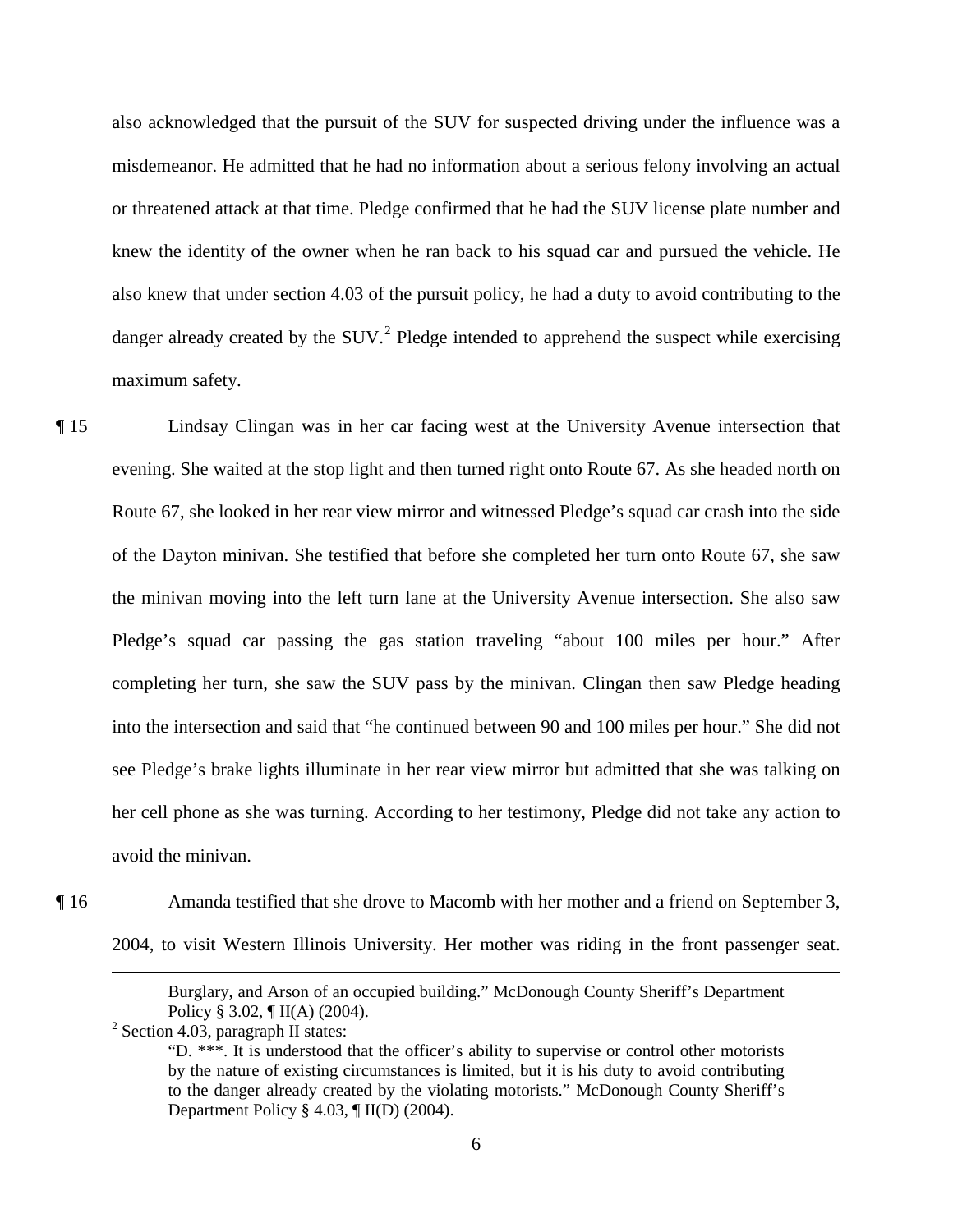Amanda was headed north on Route 67 when she entered the left turn lane at the University Avenue intersection. The light was green, and she had her left turn signal on. Amanda testified that she did not see any squad car lights or hear sirens, and her mother did not mention any emergency lights. She testified that as she moved through the turn lane, "out of nowhere this SUV came flying around my car at an insane rate of speed, very, very fast. He had…or it had no headlights on. So I didn't see anything until it went by my window and I just looked and saw it and that's the last thing I remember."

- ¶ 17 Amanda suffered a fractured scapula. She testified that immediately after the accident she experienced nightmares and flashbacks. Since 2006, she has been under the care of psychologists and psychiatrists and has been taking anti-anxiety medication. Her psychiatrist, Dr. Brian McFaul, testified that when Amanda first sought psychiatric care in 2006, she had been in a chronic state of tension since the collision. McFaul explained that Amanda suffered from anxiety and panic attacks and continues to suffer from post-traumatic stress disorder. He prescribed Zoloft, an anti-anxiety medication, to elevate her symptoms. Amanda reduced her medication in January 2010 and was no longer taking Zoloft when he saw her on April 12, 2010. McFaul stated that it was not clear if Amanda discontinued her medication on her own or on the advice of another doctor. She had horrible anxiety again and could not eat. McFaul restarted her medication, and Amanda's condition improved.
- ¶ 18 Dr. Geoffrey Alpert, a professor of criminology at the University of South Carolina, testified that he has studied police pursuits for over 30 years and has worked for the National Institute of Justice, which helps write pursuit policies for police departments. He opined that, while following the SUV for several miles before initiating the traffic stop, Pledge had ample time to consider the department policies and determine that a high-speed pursuit would be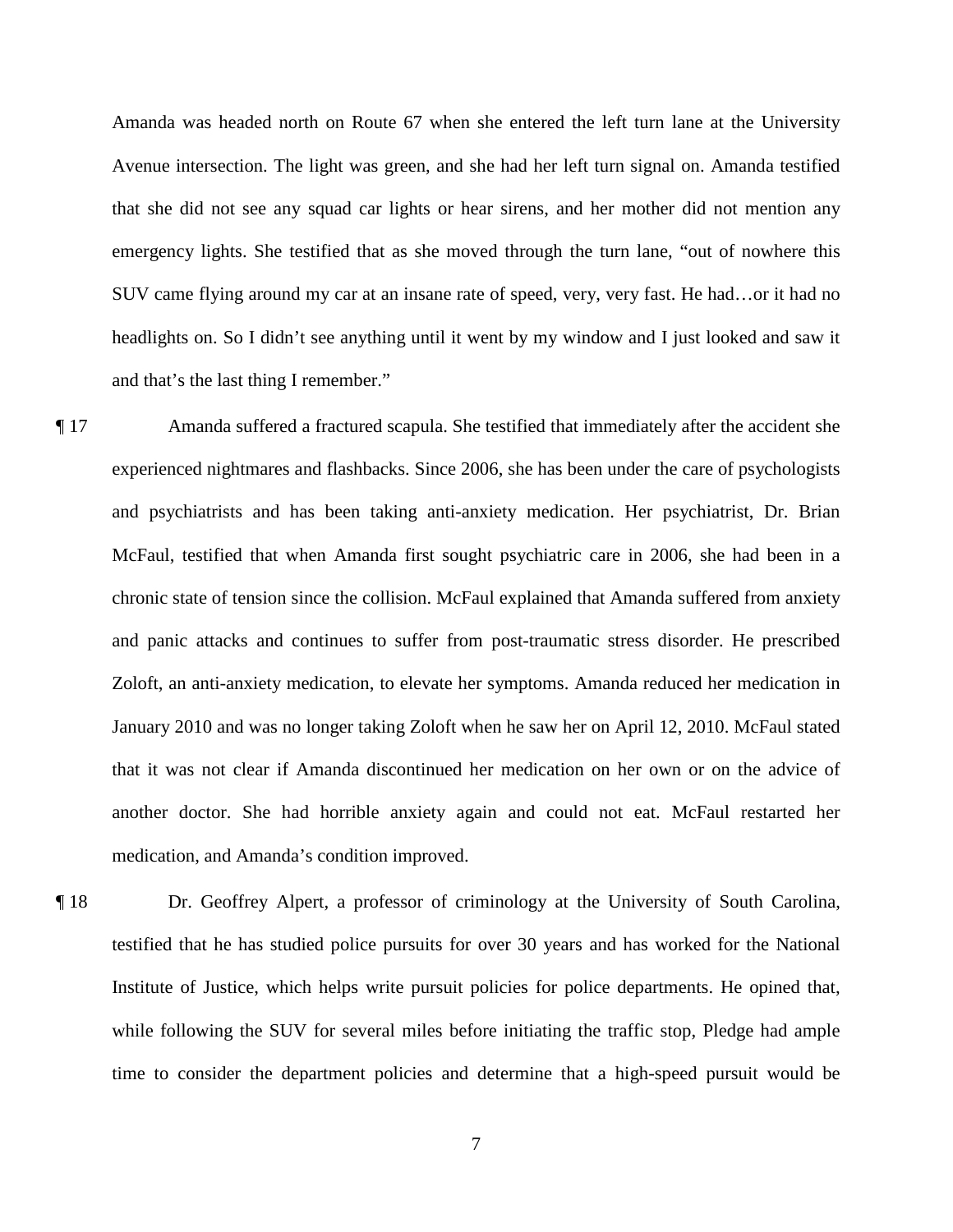inappropriate. He explained that a well-trained officer understands that fleeing is a possibility and evaluates any department policy that may apply. He believed that Pledge's pursuit violated sections 3.02 and 4.03 of the sheriff's department's pursuit policy. He noted that section 3.02 allowed a high-speed pursuit only when the officer "knows or has reason to believe that the offender committed a serious felony, which is an attack." Alpert testified that based on his evaluation of the policy provisions, Pledge acted recklessly and with a conscious disregard for the safety of others when he engaged in a high-speed pursuit for an offense that was not included in the policy. Once the pursuit began, Pledge was "covering too much ground too quickly to make decisions properly."

- ¶ 19 Alpert also testified that civilian drivers are unpredictable. He noted that drivers typically do not expect other vehicles to be traveling 100 miles per hour and they cannot react quickly. He believed that pursuing a fleeing vehicle through a congested intersection is "like playing Russian roulette" because the officer cannot predict how other drivers will react. Alpert concluded that Pledge's decision to pursue the SUV "turned into a dangerous high speed pursuit, but [Pledge] consciously disregarded the safety of everyone, including himself." He opined that, had Pledge complied with the department's policy, he would not have crashed into the Dayton minivan.
- ¶ 20 O'Hern, a reconstruction specialist, analyzed the accident by studying photographs, the police report, the dash camera video and witness recollections. O'Hern used detailed measurements, vehicle location, and speed to explain how Pledge collided with the minivan in the right-hand lane of southbound traffic. According to his analysis, Pledge applied "heavy but not maximum" braking from the dividing line at the intersection of Route 67 and University Avenue to the point of impact. He testified that when Pledge first saw the Dayton minivan in the left turn lane, he was 1700 feet north of the intersection. He used standard calculations for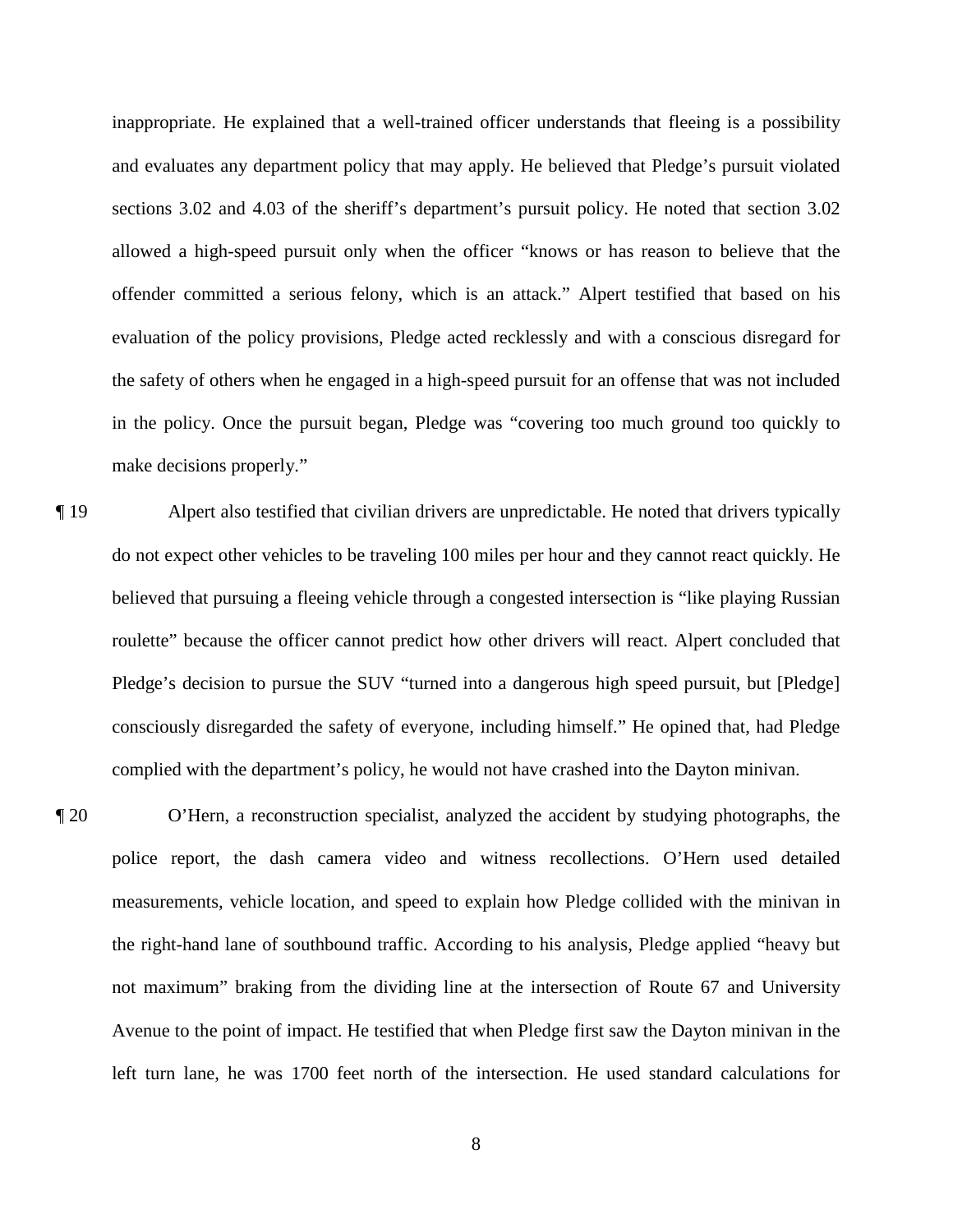momentum, time, and distance to estimate Pledge's speed during the pursuit. Using the dash camera video, he calculated Pledge's speed at an average of 86 miles per hour for the final 185 feet, 73 miles per hour over the final 65 feet, and 70 miles per hour at impact. He noted that at a speed of 100 miles per hour, Pledge's stopping distance was more than 506 feet. In his opinion, Pledge was "definitely slowing" from 110 miles per hour to 86 miles per hour immediately before the intersection. O'Hern concluded that Amanda's failure to yield to oncoming traffic and to an emergency vehicle caused the crash.

- ¶ 21 On cross-examination, O'Hern testified that he found no evidence of skid marks from Pledge's squad car at the intersection or approaching the intersection. He opined that the video showed that the lights from the Dayton minivan were visible 13 seconds before impact but admitted that two people could disagree about what the video showed. He also noted that moments before impact the headlights were obstructed by the SUV for a full second. He stated that, when the headlights of the minivan reappeared, Pledge had approximately 2 to 2½ seconds to perceive and react to the Dayton minivan. O'Hern testified that 2½ seconds was not a sufficient amount of time for Pledge to avoid a crash.
- ¶ 22 O'Hern further noted that, according to state law, a driver turning left must yield the right-of-way to an emergency vehicle upon its immediate approach. He opined that a normally prudent person making a left turn in a 40-mile-per-hour speed zone would be looking 200 to 300 feet down the road for approaching vehicles before making the turn. However, he admitted that if Pledge had been traveling 5 seconds behind the SUV instead of 2 seconds, there was "no question that the collision would not have occurred."
- ¶ 23 Sergeant William McCamant, an Illinois State Trooper who investigated the accident, reported to the scene that evening and collected evidence. He stated that there was no indication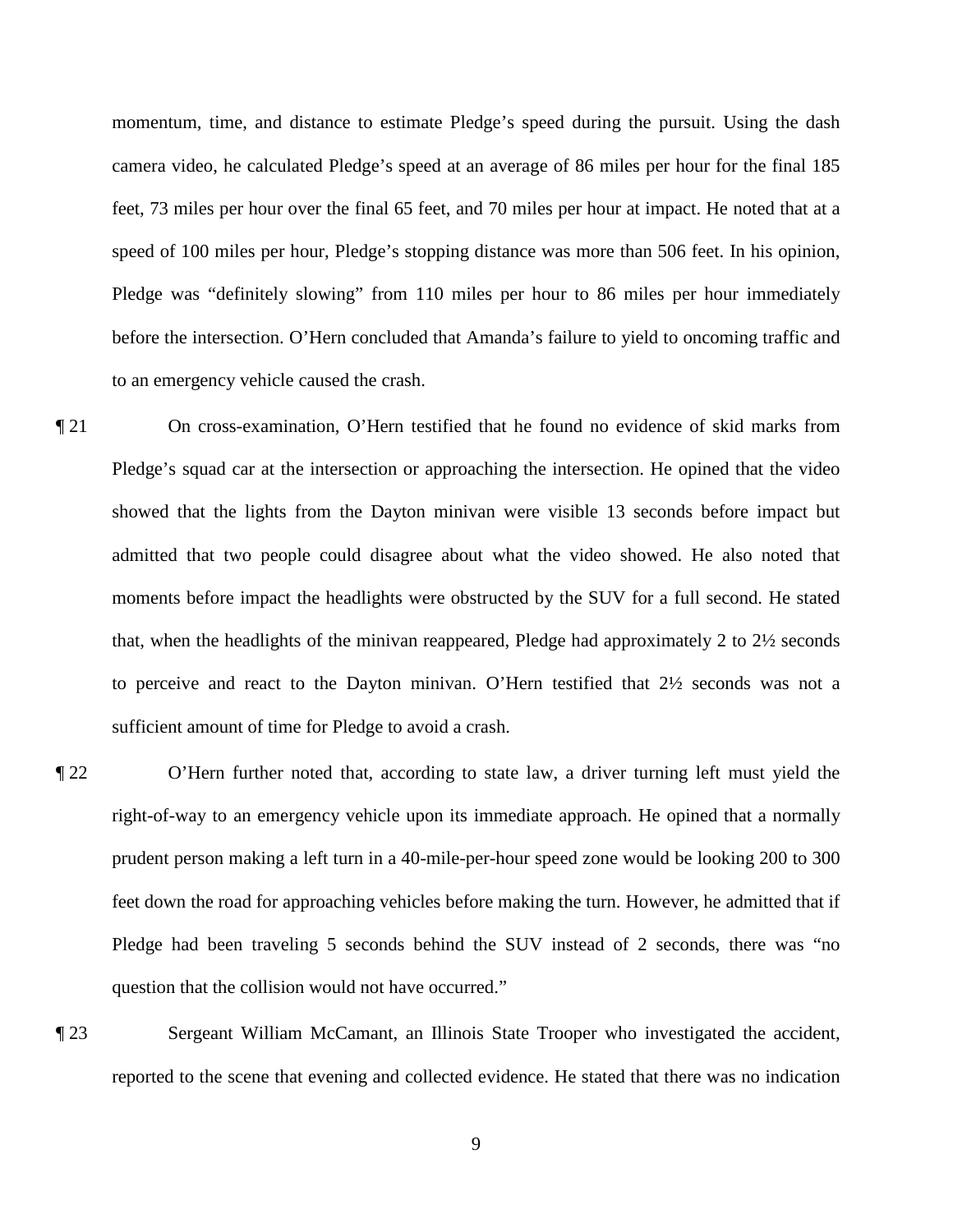that the Dayton minivan ever stopped or that Pledge applied his brakes. He found no skid marks from Pledge's vehicle prior to impact and no evidence of any other evasive maneuver. McCamant used the dash camera video timer, measurements and the mathematical formula for speed to form his opinion. He estimated Pledge's speed at impact as 73 miles per hour in a 40 mile-per-hour speed zone.

¶ 24 McCamant testified that on the evening of the accident, Amanda told him that as she came up to the intersection she saw an SUV and looked to the south as it drove past her. She looked back to the north and saw the squad car but could not stop in time to avoid the collision. According to the dash camera video, the crash occurred approximately two seconds after the SUV drove through the intersection. McCamant concluded that Amanda had a duty to yield to oncoming traffic because she was making a left-hand turn on an unprotected green light. He also noted that Amanda had a duty to yield to Pledge's squad car, as an emergency vehicle, with its lights and siren activated.

¶ 25 The jury began deliberations with several verdict forms for both counts. "Verdict Form A" for the wrongful death count stated:

> "We, the jury, find for the Estate of Jill Dayton and Brian Dayton, individually, and against Thomas Pledge and the McDonough County Sheriff's Department.

> First: We find that the total amount of damages suffered by the Estate of Jill Dayton, deceased is:  $\qquad \qquad$

> > \* \* \*

 Second: Assuming that 100% represents the total combined negligence of Thomas Pledge and Amanda Dayton-Nehring, we find that the percentage of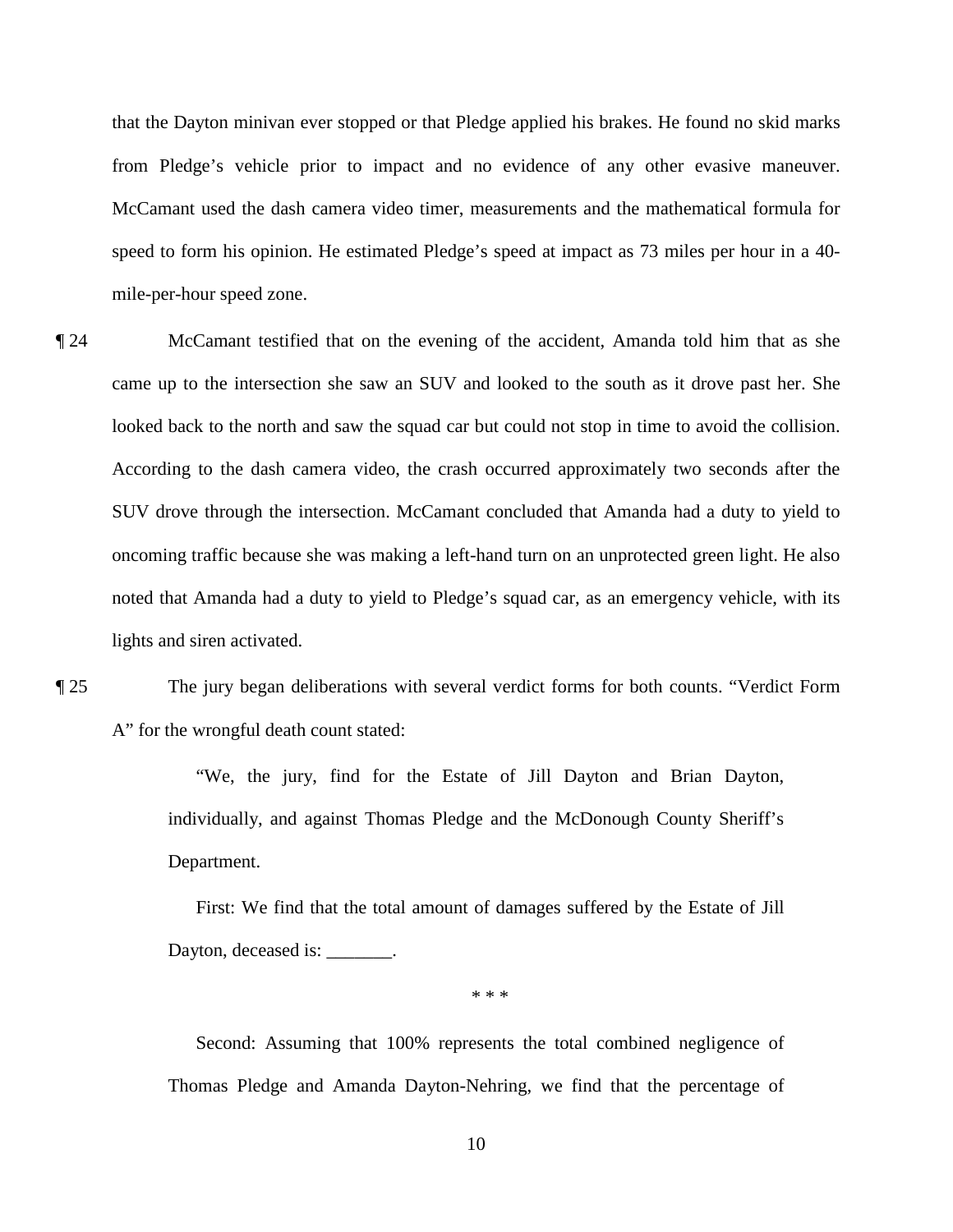negligence that was a proximate cause of the death of Jill Dayton attributable solely to Amanda Dayton-Nehring is \_\_\_ percent  $(\%).$ "

"Verdict Form C" for the bodily injury count provided:

"We, the jury, find for Amanda Dayton-Nehring, individually, and against Thomas Pledge and the McDonough County Sheriff's Department and further find the following:

First: Without taking into consideration the question of the reduction of damages due to the negligence of Amanda Dayton-Nehring, individually, we find that the total amount of damages suffered by Amanda Dayton-Nehring as a proximate result of the occurrence in question is \_\_\_\_\_\_\_.

#### \* \* \*

 Second: Assuming that 100% represents the total combined negligence of all persons whose negligence proximately contributed to plaintiff, Amanda Dayton-Nehring's injuries and damages, including Thomas Pledge and Amanda Dayton-Nehring, we find that the percentage of such negligence attributable solely to Amanda Dayton-Nehring is \_\_\_ percent (%)."

¶ 26 The jury returned a verdict for the plaintiffs on the wrongful death claim, awarding \$3,660,968 in damages and finding that the percentage of negligence on Amanda's part was 0 percent. It also returned a verdict in favor of Amanda on the bodily injury claim, awarding her \$468,065 in damages and finding that the percentage of her own negligence attributable to her injuries was 12.5%. The trial court certified the verdict and allocated the damages pursuant to the Wrongful Death Act. See 740 ILCS 180/2(i) (West 2016).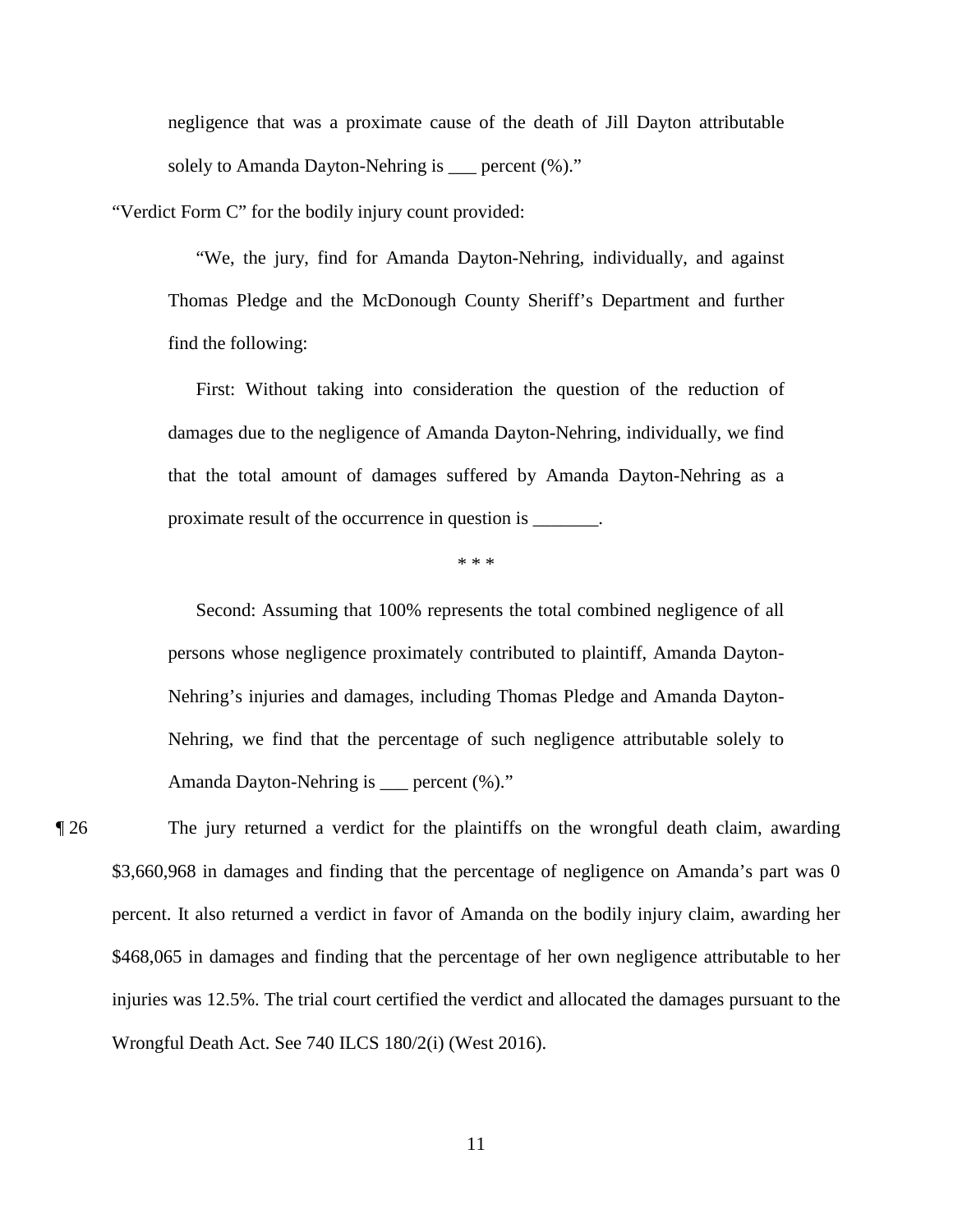¶ 27 Defendants filed a motion for judgment *n.o.v.* and a new trial. The trial court granted defendants' motion for judgment *n.o.v.* The court concluded that judgment *n.o.v.* was appropriate because plaintiffs failed to prove that Pledge's conduct was willful and wanton and failed to demonstrate proximate cause. Specifically, the court held that it was not foreseeable that Amanda would pull into Pledge's lane to complete a left turn after yielding to the SUV. The trial court also granted defendants' motion for a new trial, finding that the verdicts were against the manifest weight of the evidence and legally inconsistent.

### ¶ 28 ANALYSIS

¶ 29 I. Judgment *N.O.V.*

# ¶ 30 The Daytons first argue that the trial court erred in granting defendants' motion for judgment *n.o.v.* They claim that defendants are not entitled to judgment as a matter of law because, when viewed in the light most favorable to plaintiffs, the evidence showed that Pledge's conduct was willful and wanton and that his pursuit of the SUV was the proximate cause of the

crash that resulted in Jill's death and Amanda's injury.

¶ 31 A motion for judgment *n.o.v.* should be granted only when all the evidence, viewed in the light most favorable to the nonmovant, so overwhelmingly favors the moving party that no other verdict based on the evidence could stand. *Barth v. State Farm Fire & Casualty Co.*, 228 Ill. 2d 163, 177 (2008) (citing *Pedrick v. Peoria & Eastern R.R. Co.*, 37 Ill. 2d 494, 510 (1967)). The *Pedrick* standard is a "very difficult standard to meet, limiting the power of the [trial] court to reverse a jury verdict to extreme situations only." *People ex rel. Department of Transportation v. Smith*, 258 Ill. App. 3d 710, 714 (1994). The trial court must resolve evidentiary conflicts in favor of the plaintiff, and if it finds any evidence which, if believed, could support a verdict for the plaintiff, it is error to direct a verdict for the defendant. *Hicks v. Hendricks*, 33 Ill. App. 3d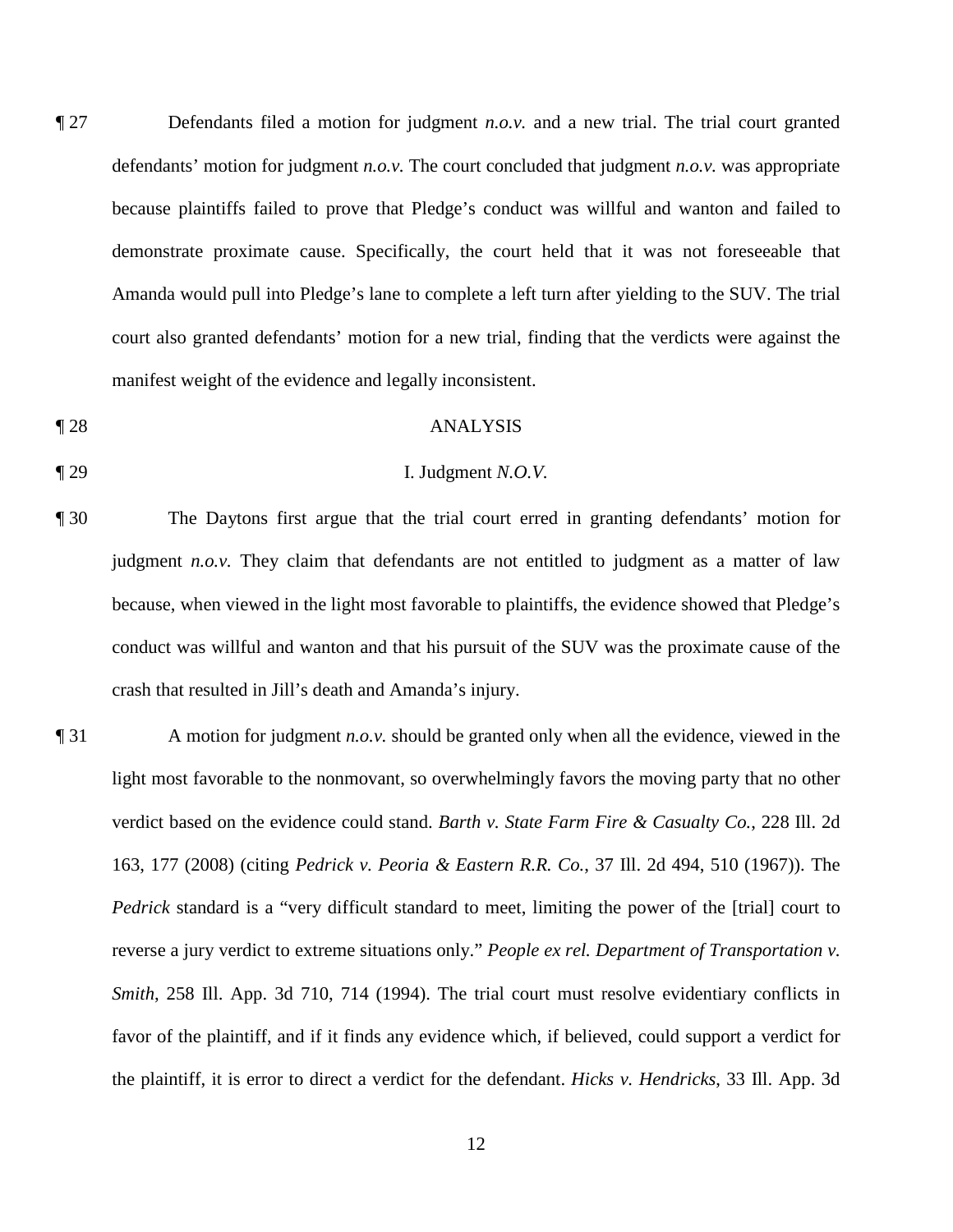486, 490 (1975). The court has no right to enter a judgment *n.o.v.* if there is any evidence, together with reasonable inferences, demonstrating a factual dispute or where the credibility of the witnesses or an assessment of the conflicting evidence is decisive to the outcome of the trial. *Maple v. Gustafson*, 151 Ill. 2d 445, 454 (1992). We review *de novo* a trial court's decision to grant or deny a motion for judgment *n.o.v. Harris v. Thompson*, 2012 IL 112525, ¶ 15. That is, the reviewing court applies the same *Pedrick* standard as did the trial court. *Id.*

- ¶ 32 A. Willful and Wanton Conduct
- ¶ 33 The Tort Immunity Act provides that "[a] public employee is not liable for his act or omission in the execution or enforcement of any law unless such act or omission constitutes willful and wanton conduct." 745 ILCS 10/2-202 (West 2014). The Act further defines willful and wanton conduct as "a course of action which shows an actual or deliberate intention to cause harm or which, if not intentional, shows an utter indifference to or conscious disregard for the safety of others or their property." 745 ILCS 10/1-210 (West 2014). Whether conduct is willful and wanton is ultimately a question of fact for the jury. *Doe v. Calumet City*, 161 Ill. 2d 374, 390 (1994).
- ¶ 34 Defendants argue that the trial court did not err in granting judgment notwithstanding the verdict in their favor because there was no evidence to show that Pledge acted with utter indifference to or conscious disregard for the safety of others. They contend that, as matter of law, an officer's violation of internal policy and speeding do not constitute willful and wanton conduct, citing our decision in *Hall v. Village of Bartonville Police Department*, 298 Ill. App. 3d 569 (1998).
- ¶ 35 In *Hall*, the driver of a vehicle collided with a truck, which was being pursued by police. The driver filed suit against the pursuing officer alleging violations of department procedures,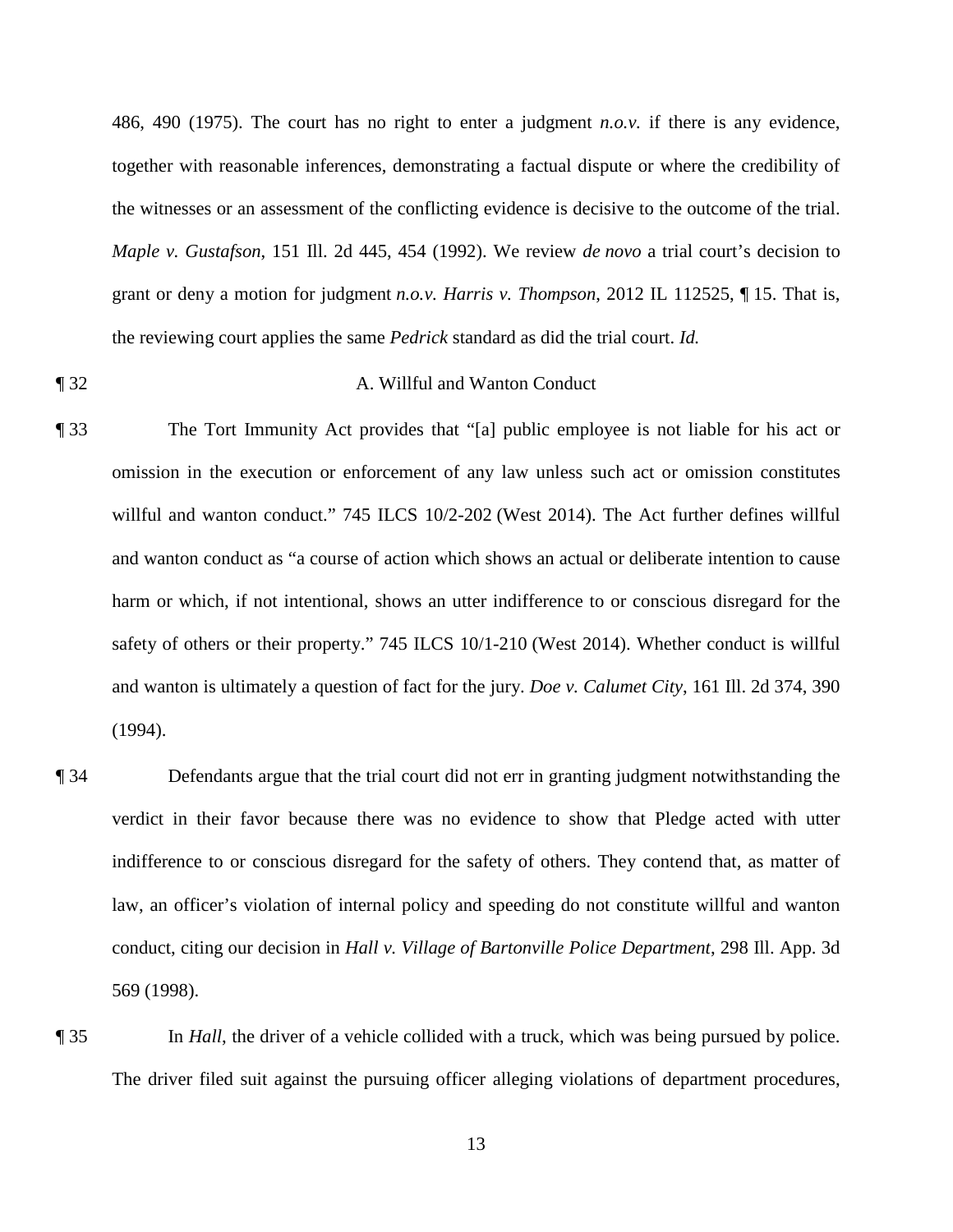willful and wanton conduct, and reckless disregard for the safety of others. *Id.* at 570-71. In affirming summary judgment in favor of the officer and the department, this court noted that the pursuit was not in a densely populated urban area and the duration of the chase was relatively brief. *Id.* at 573.

¶ 36 However, the facts in this case are more analogous to those in *Suwanski v. Village of Lombard*, 342 Ill. App. 3d 248 (2003). In *Suwanski*, the court recognized that determining willful and wanton conduct in the context of police pursuits is difficult and should be made on a case by case basis:

> "We begin our analysis by observing that in the context of police pursuits there exists a wide array of factual possibilities which create a range of conduct that will fall somewhere on the spectrum of liability. Some situations will be so benign as to clearly be, as a matter of law, below the theoretical minimum for willful and wanton conduct. Those cases should, of course, be disposed of by summary judgment. There may also be some cases where the circumstances are so egregious that one could say, as a matter of law, that the officer acted willfully and wantonly. The third possibility is those circumstances where the question of willful and wanton conduct is the subject of reasonable argument. It is those cases that cannot be decided as a matter of law and must be put to the jury." *Id.* at 257.

¶ 37 In this case, the question of willful and wanton conduct is open to reasonable argument. Certain facts support a finding that Pledge's conduct was not willful and wanton, including the erratic maneuvers of the SUV and the suspected DUI violation, the rural four-lane highway on which the pursuit began, Pledge's use of his emergency lights and siren, and his attempt to reduce his speed as he entered the intersection. But undisputed facts also support a finding of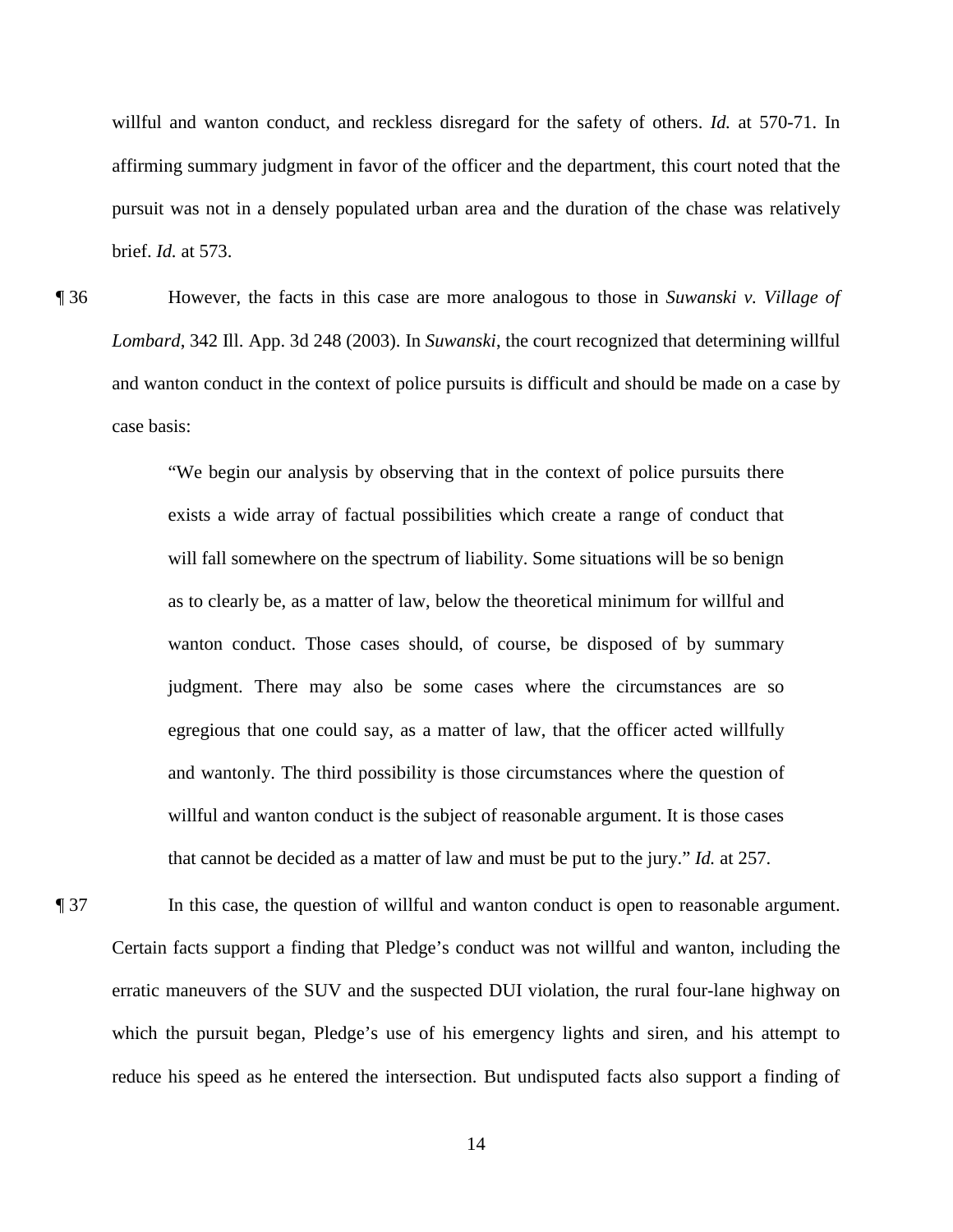willful and wanton conduct. The testimony revealed that Pledge had obtained the license plate number of the SUV when he initiated the stop, he knew there had been prior accidents at the intersection of Route 67 and University Avenue, he was traveling 100 to 110 miles per hour as he approached Macomb, and the black-out SUV was also traveling in access of 100 miles per hour. The department's pursuit policy justified high-speed pursuit only if the violator had committed a felony involving an actual or threatened attack, and Pledge testified that the SUV had not committed a felony involving an actual or threatened attack. Thus, the trier of fact could have made the reasonable inference that the identity of the suspect was obtainable from the license plate number without the high speed pursuit and that the officer's decision to pursue the vehicle into Macomb, in violation of department policy, showed an utter indifference for the safety of others.

¶ 38 All the evidence, when viewed in the light most favorable to the Daytons, was sufficient to create an issue of fact as to whether Pledge's conduct was willful and wanton such that Pledge was liable for his actions as an employee of the McDonough County Sheriff's Department. The jury found that Pledge's high speed pursuit demonstrated willful and wanton behavior; we have no basis to disturb that determination.

# ¶ 39 B. Proximate Cause

¶ 40 In an action for negligence, including one in which the defendant's alleged conduct is willful and wanton, a plaintiff must prove that the defendant owed a duty to the plaintiff, that the defendant breached this duty, and that the breach was the proximate cause of the plaintiff's injuries. *Abrams v. City of Chicago*, 211 Ill. 2d 251, 257 (2004). A proximate cause analysis involves two aspects: cause-in-fact and legal cause. *Rivera v. Garcia*, 401 Ill. App. 3d 602, 610 (2010). The primary question in a cause-in-fact analysis is whether a defendant's conduct was a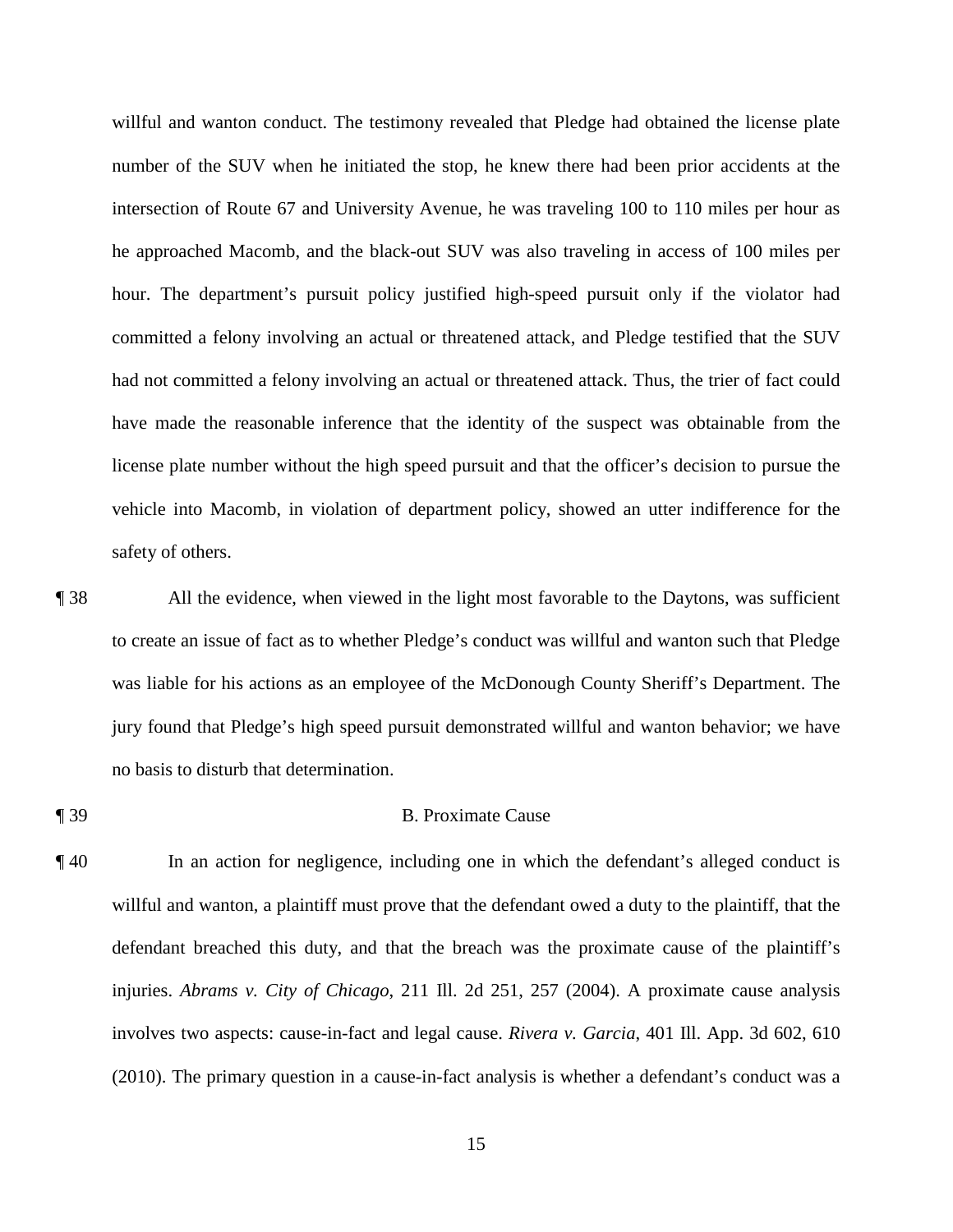material element and a substantial factor in bringing about the injury. *Harrison v. Hardin County Community Unit School District No. 1*, 197 Ill. 2d 466, 476 (2001). Where reasonable minds could differ as to whether a defendant's conduct was a substantial factor in bringing about a plaintiff's injury, the question is one for the jury to decide. *Lee v. Chicago Transit Authority*, 152 Ill. 2d 432, 455 (1992). Legal cause, on the other hand, involves an assessment of foreseeability. *Suwanski*, 342 Ill. App. 3d at 255. "[A] negligent act is a legal proximate cause of an injury if the injury is of the type that a reasonable person would foresee as a likely result of his conduct." *Id.* Proximate cause may be shown by inferences drawn from circumstantial evidence. *Calloway v. Bovis Lend Lease, Inc.*, 2013 IL App (1st) 112746, ¶ 77.

- ¶ 41 Whether a defendant's conduct represented a breach of duty and whether that conduct proximately caused the plaintiff's injury or death are generally issues of fact for the jury to decide. *Thompson v. Gordon*, 241 Ill. 2d 428, 438-39 (2011). The proximate cause of an injury can be decided as a matter of law only when the facts are undisputed and there can be no difference in the judgment of reasonable people as to the inference to be drawn from them. *Calloway*, 2013 IL App (1st) 112746, ¶ 78 (citing *Zerbenski v. Tagliarino*, 67 Ill. App. 3d 166, 172 (1978)).
- ¶ 42 Here, the trial court found that plaintiffs failed to prove legal cause because "[i]t was not foreseeable or reasonable to expect Pledge to believe the Dayton minivan would pull into his lane to complete her turn after yielding to the SUV." We disagree. Based on the testimony of the witnesses and the inference drawn from the evidence, reasonable people could reach different judgments as to the foreseeability that Pledge's pursuit would place civilian drivers in harm's way and the foreseeability that the Dayton minivan would be unable to stop in time to avoid the crash.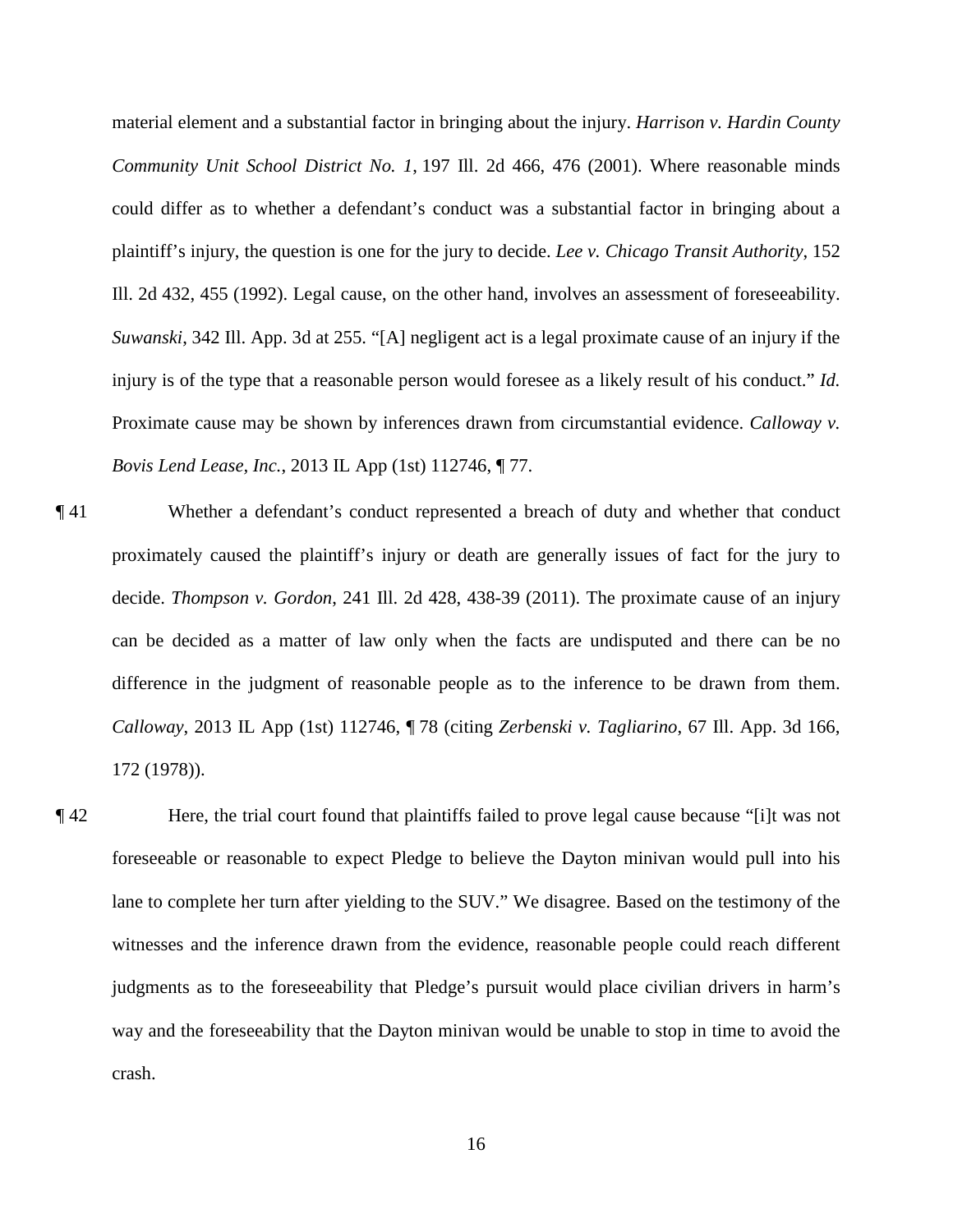¶ 43 Pledge testified that he knew high-speed police pursuits were dangerous to other motorist and "certainly could" put innocent people at risk of injury. He stated that as he continued his pursuit at speeds in excess of 100 miles per hour, the SUV turned off its lights. He also testified that he was "pretty convinced" that the SUV he was pursuing at excessive speeds would crash as it proceeded toward Macomb and he was aware of other left-hand-turn collisions at the approaching intersection. O'Hern's reconstruction of the physical evidence revealed that Amanda had a two-second window after the blacked-out SUV passed to visualize Pledge's car and make corrective maneuvers to avoid the impact. Other witnesses provided circumstantial evidence to support the reasonable inference that the accident was foreseeable. Alpert testified that a pursuit through an intersection is like "playing Russian roulette" because, even with emergency lights, third-party reactions are unpredictable. Thus, the jury had a basis for concluding that the crash was of the type that a reasonable person would foresee as a likely result of a high-speed pursuit through an intersection.

¶ 44 In *Suwanski*, the court stated:

"As for legal causation, a jury could also find under these facts that it was reasonably foreseeable that chasing the [violator's] vehicle at high rates of speed through residential and commercial suburban streets, knowing [the violator] was running stop signs and red lights, would result in injury to some third person. Officer Bradford could be found to have reasonably anticipated that [the violator's] conduct and the resulting collision were the natural and probable result of his own conduct in chasing her vehicle under these particular conditions." *Suwanski*, 342 Ill. App. 3d at 256.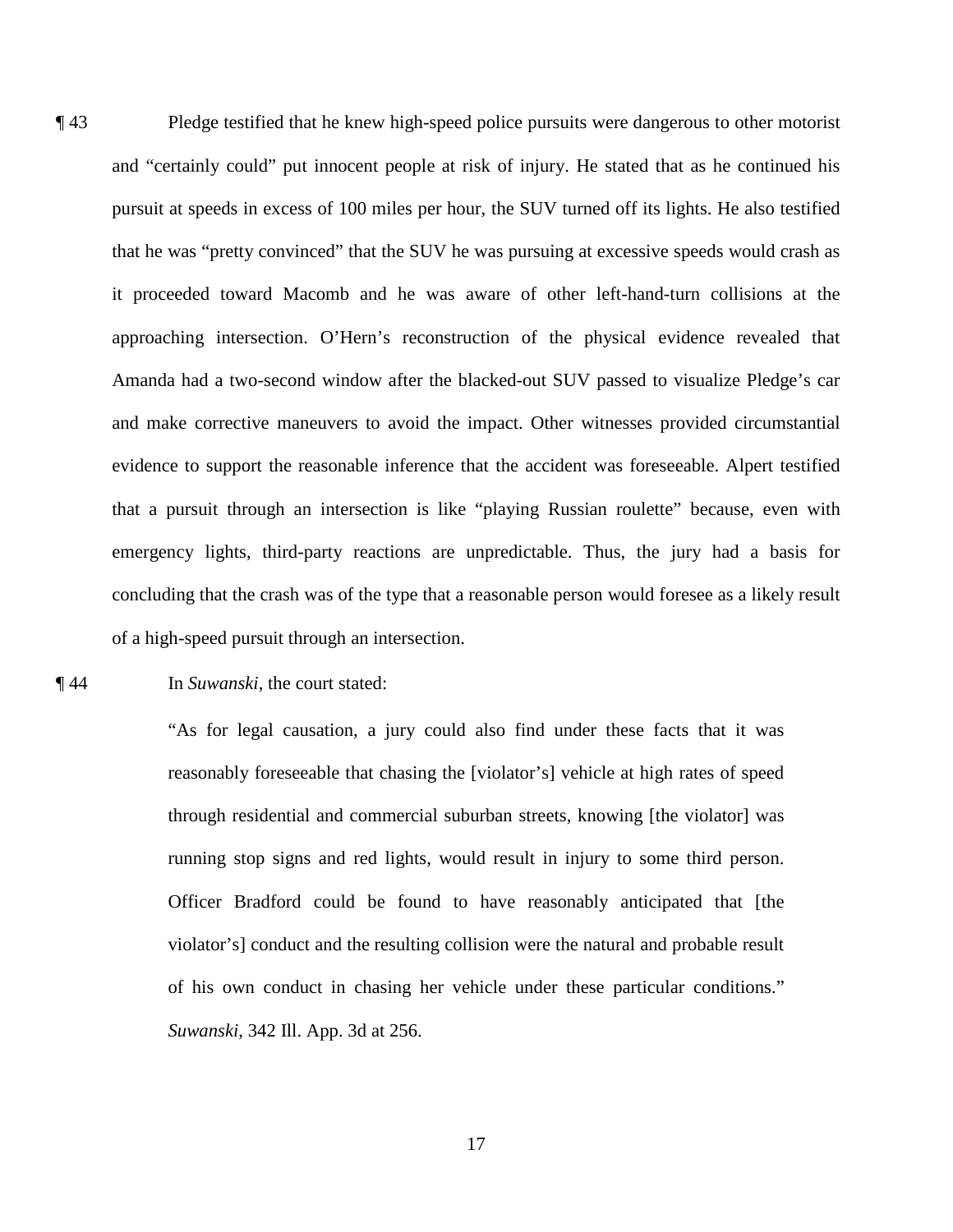Similarly, under these circumstances, a rational jury could have concluded that it was reasonably foreseeable that following a fleeing SUV with its lights off, traveling over 100 miles per hour in evening conditions, and approaching a city intersection at a speed more than twice the speed limit would result in injury to some bystander.

- ¶ 45 Foreseeability is also demonstrated by evidence of the department's pursuit policy. Pledge testified that the policy required officers to conduct a balancing test before engaging in a pursuit of a violator. To engage in a high-speed pursuit, the policy required officers to first determine whether there was a serious felony involving an "actual or threatened attack." Pledge admitted that he had no information about a serious felony involving an actual or threatened attack when he began his pursuit of the SUV. He was also aware that a pursuit should cease when the offense is a misdemeanor and the identity of the violator is known. Such policies reflect the foreseeability of accidents like the one that occurred in this case. See *Rivera*, 401 Ill. App. 3d at 611 (department's pursuit policy is inexorably linked to the foreseeable injuries or death of bystanders as a result of a dangerous pursuit).
- ¶ 46 Defendants maintain that Amanda had a duty to yield to Pledge's emergency vehicle and that her decision to turn was not foreseeable. However, the facts do not support the argument that Amanda was an intervening cause that broke the chain of causation. The intervention of independent concurrent or intervening forces will not break a causal connection if the intervention of such forces was itself probable or foreseeable. See *Freeman v. City of Chicago*, 2017 IL App (1st) 153644, ¶ 49 (intervening cause of suspect's reckless driving did not break causal connection where it was foreseeable that, in response to officer's high speed pursuit the wrong way down a one-way street, the suspect would continue to drive recklessly and strike an innocent bystander). Amanda testified that the SUV, with its lights off, came out of nowhere at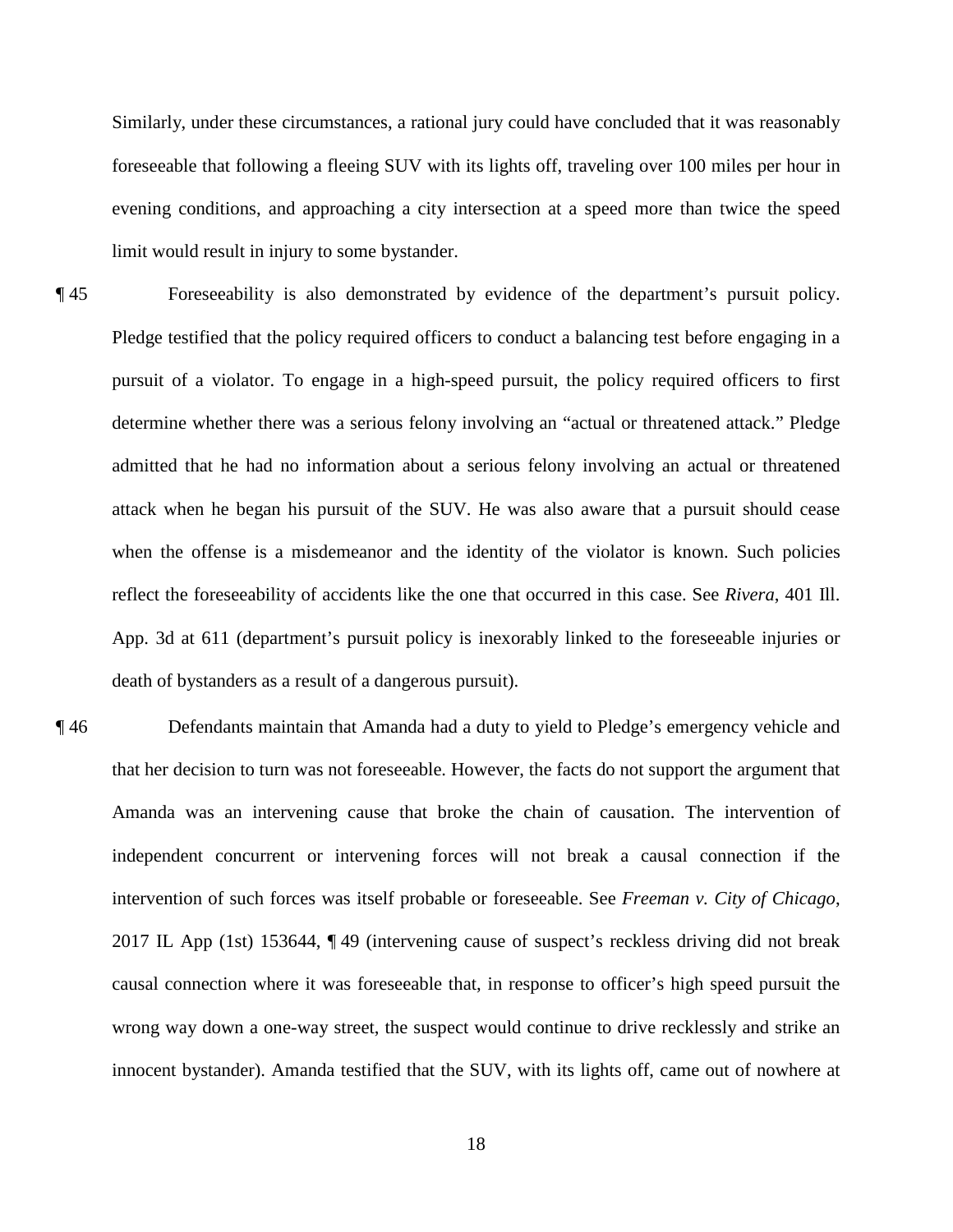an "insane" rate of speed. She turned her head to follow the SUV and as she turned back, Pledge struck the side of the minivan. Pledge testified that he saw the Dayton minivan with its turn signal engaged as his vehicle and the SUV approached the intersection traveling 100 miles per hour. Given the high rate of speed at which Pledge was traveling and the distraction of the SUV, it was foreseeable that Pledge might hit the minivan as he passed through the intersection moments after the fleeing vehicle. Amanda's continuation through the left-turn lane after the SUV passed was not an intervening force that broke the causation link between Pledge's conduct and the crash that occurred two seconds later. Accordingly, the trial court erred in granting defendants' motion for judgment *n.o.v.* on the element of proximate cause.

- ¶ 47 Based on the above discussion, we cannot conclude, as a matter of law, that when viewed in the light most favorable to the Daytons, the evidence presented at trial so overwhelmingly favored Pledge and the McDonough County Sheriff's Department that no contrary verdict could ever stand. See *Pedrick*, 37 Ill. 2d at 510. We therefore reverse the trial court's order granting defendants' motion for judgment *n.o.v.*
- 

# ¶ 48 II. New Trial

- ¶ 49 Plaintiffs also claim that the trial court erred in granting a new trial based on the manifest weight of the evidence.
- ¶ 50 A new trial should be granted only when the verdict is contrary to the manifest weight of the evidence. *York v. Rush-Presbyterian-St. Luke's Medical Center*, 222 Ill. 2d 147, 178-79 (2006). A verdict is considered against the manifest weight of the evidence where the opposite result is clearly evident or where the findings of the jury are unreasonable, arbitrary, and not based on the evidence. *Maple*, 151 Ill. 2d at 454. It is well settled that "[i]t is the province of the jury to resolve conflicts in the evidence, to pass upon the credibility of the witnesses, and to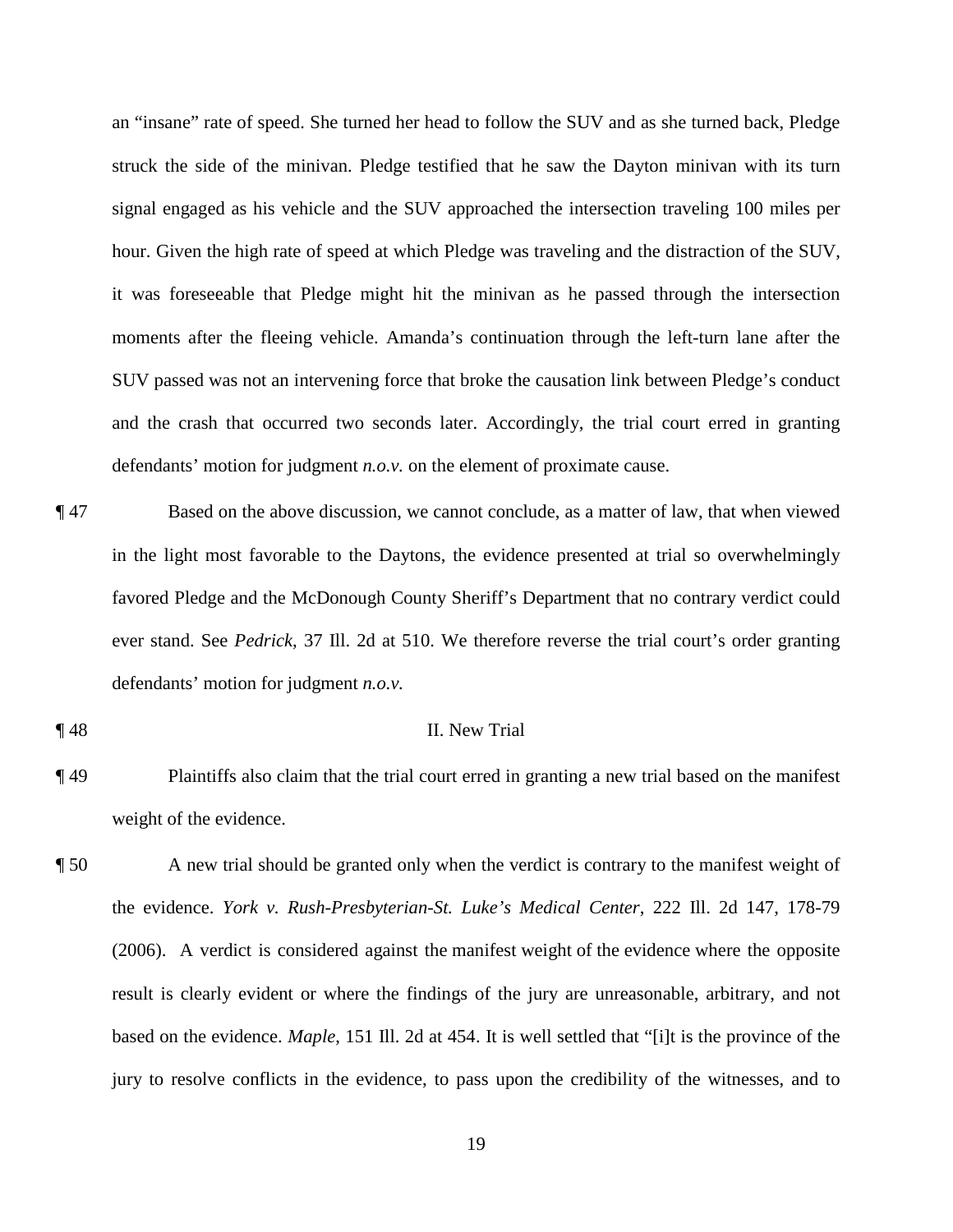decide what weight should be given to the witnesses' testimony." (Internal quotation marks omitted.) *Redmond v. Socha*, 216 Ill. 2d 622, 652 (2005). "Only if the verdict was palpably erroneous and wholly unwarranted, was clearly the result of passion or prejudice, or appears to be arbitrary, unreasonable, and not based upon the evidence will it be overturned." *Friedland v. Allis Chalmers Co. of Canada*, 159 Ill. App. 3d 1, 9 (1987). A court's ruling on a motion for a new trial will not be reversed absent an abuse of discretion. *Maple*, 151 Ill. 2d at 455.

¶ 51 In granting defendants' motion for a new trial, the trial court found that the jury was provided "uncontradicted evidence" that Amanda had sufficient time to perceive and react to Pledge's emergency vehicle. The testimony at trial, however, was not uncontradicted. Defense experts testified that Amanda may have had up to twelve seconds to react. But O'Hern admitted that her line of sight was temporarily blocked by the SUV and that she may have had only two to three seconds to react to Pledge's vehicle after being distracted by the SUV. At trial, the evidence established that a driver has a duty to yield to an emergency vehicle that is immediately approaching. Based on O'Hern's reconstruction testimony, Pledge was traveling 85 miles per hour as he entered the intersection. Expert witness Alpert testified that a normally prudent driver would not have a reasonable amount of time to perceive, react, and stop to avoid Pledge at that excessive rate of speed. Moreover, there is nothing in the record to indicate that the jury failed to consider all of the evidence, including the dash camera video. As O'Hern conceded after watching the video himself, two reasonable people could disagree about whether Amanda had sufficient time to see Pledge's vehicle and stop before making a left-hand turn.

¶ 52 To reverse a jury verdict as against the manifest weight of the evidence, we must find that it is unreasonable, arbitrary, and not based on the evidence or that the opposite conclusion is readily apparent. See *id.* at 454. Here, the evidence supports conflicting inferences about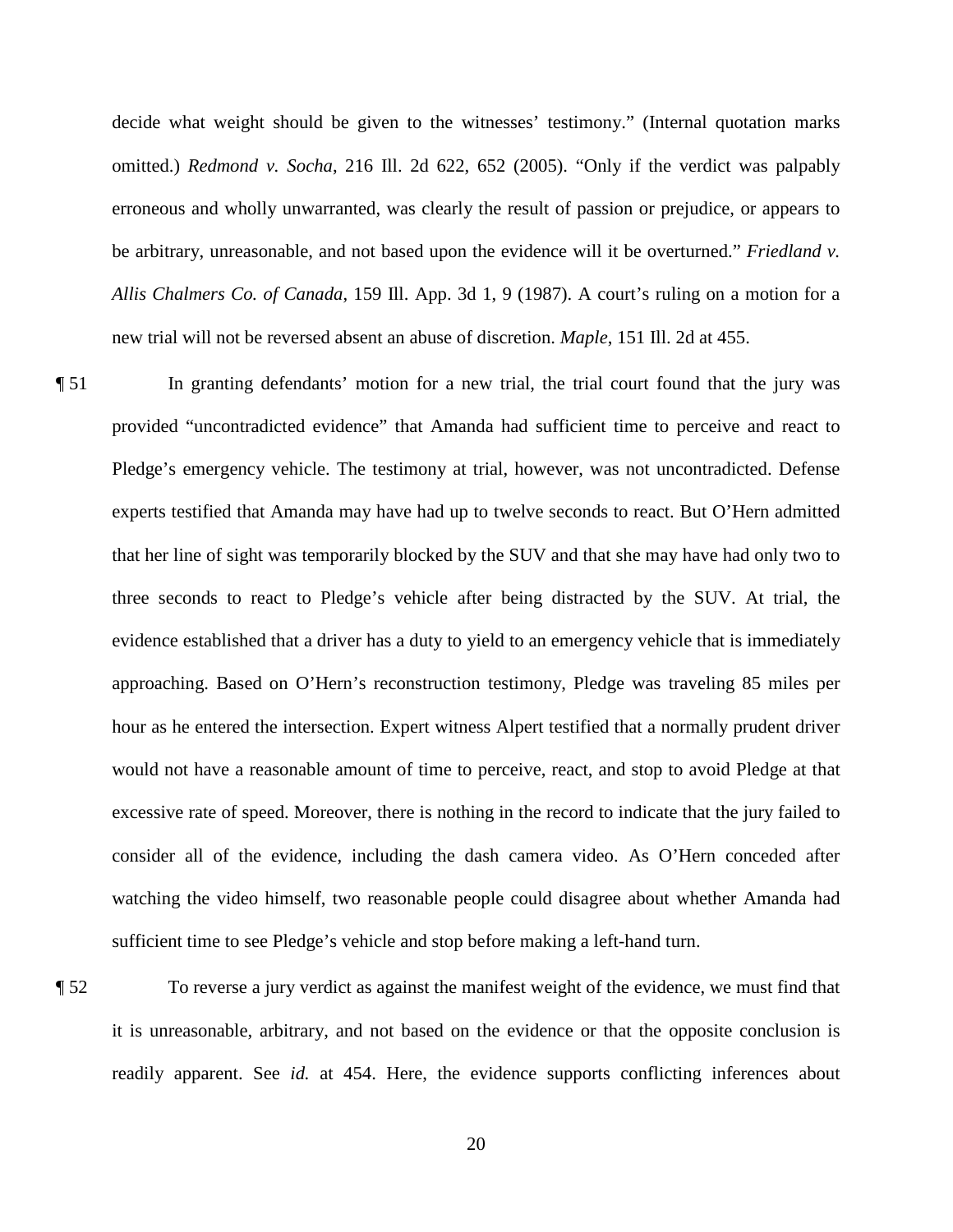Pledge's attempt to reduce his speed as he entered the intersection and Amanda's ability to perceive the squad car on its immediate approach. The jury was also faced with conflicting testimony as to whether Pledge attempted to avoid the crash and contradictory opinions from the expert witnesses. The jury was free to accept some pieces of evidence and reject others. It was also free to determine the credibility of the witnesses and weigh their testimony. See *Redmond*, 216 Ill. 2d at 652 (it is the jury's function to resolve any conflicts between the witnesses' testimony). Merely because the jury did not find in defendants' favor does not signify a failure to consider the evidence. See *Kahn v. James Burton Co.*, 5 Ill. 2d 614, 623 (1955) (reviewing court will not set aside a verdict merely because the jury could have found differently or because we feel that other conclusions would be more reasonable).

- ¶ 53 In this case, we cannot say that the jury's determination was unreasonable, arbitrary, and not based on the evidence presented or that the opposite conclusion is clearly apparent. The verdicts were not against the manifest weight of the evidence.
- ¶ 54 III. Legally Inconsistent Verdicts
- ¶ 55 The question still remains whether a new trial is justified on the basis that the jury's disparate findings as to Amanda's negligence are legally inconsistent.
- ¶ 56 A "legally inconsistent verdict" is one:

"in which the same element is found to exist and not to exist, as when a defendant is acquitted of one offense and convicted of another, even though the offenses arise from the same set of facts and an element of the second offense requires proof that the first offense has been committed." Black's Law Dictionary 1791 (10th ed. 2014).

There is no authority for the proposition that verdicts in a civil case must be without any conceivable flaw in logic, only that they must be legally consistent. *Redmond*, 216 Ill. 2d at 650.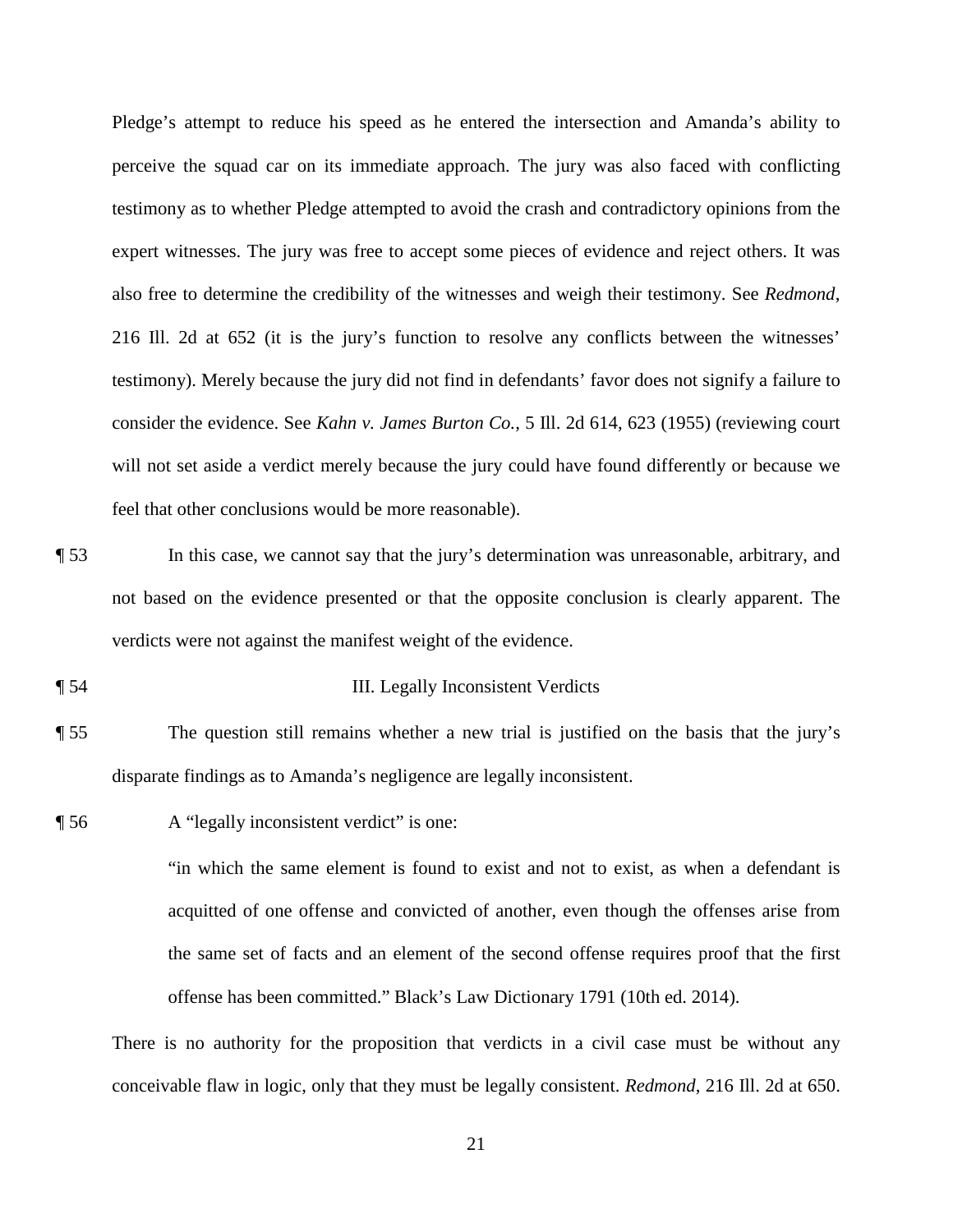A "verdict is not legally inconsistent unless it is absolutely irreconcilable." *Tedeschi v. Burlington Northern R.R. Co.*, 282 Ill. App. 3d 445, 449 (1996). Reviewing courts will exercise all reasonable presumptions in favor of a jury's verdict. *Redmond*, 216 Ill. 2d at 643-44. Verdicts will not be considered irreconcilably inconsistent if they are supported by any reasonable hypothesis. *Id.*

¶ 57 In Illinois, comparative negligence allows parties to recover damages that are not attributable to their own fault. *Alvis v. Ribar*, 85 Ill. 2d 1, 16 (1981). A comparative negligence instruction permits the trier of fact to reduce a plaintiff's damages by the percentage of fault attributable to the plaintiff. *Id.* at 25. Under this standard, however, the party seeking to reduce the damage award bears the burden of proving by a preponderance of the evidence the essential elements of an action in negligence. *Boasiako v. Checker Taxi Co.*, 140 Ill. App. 3d 210, 213 (1986). Comparative negligence applies when "[t]he plaintiff's negligence is a legally contributing cause of [her] harm if, but only if, it is a substantial factor in bringing about [her] harm and there is no rule restricting [her] responsibility for it." Restatement (Second) of Torts § 465(1) (1965).

¶ 58 In *Boasiako*, the appellate court upheld a verdict finding the plaintiff in an automobile collision 40% negligent for his own injuries but not guilty on a counterclaim alleging that he caused property damage to defendant's vehicle. *Boasiako*, 140 Ill. App. 3d at 211. On appeal, defendants argued that because the same individual was found 40% at fault in one verdict, but not negligent in the other, the verdicts were legally inconsistent and could not stand. The appellate court held that the two verdicts were consistent, stating that "[t]he principles of comparative negligence do not relieve [counterplaintiff] of proving by a preponderance of the evidence the essential elements of an action in negligence." *Id.* at 213. It noted that the jury could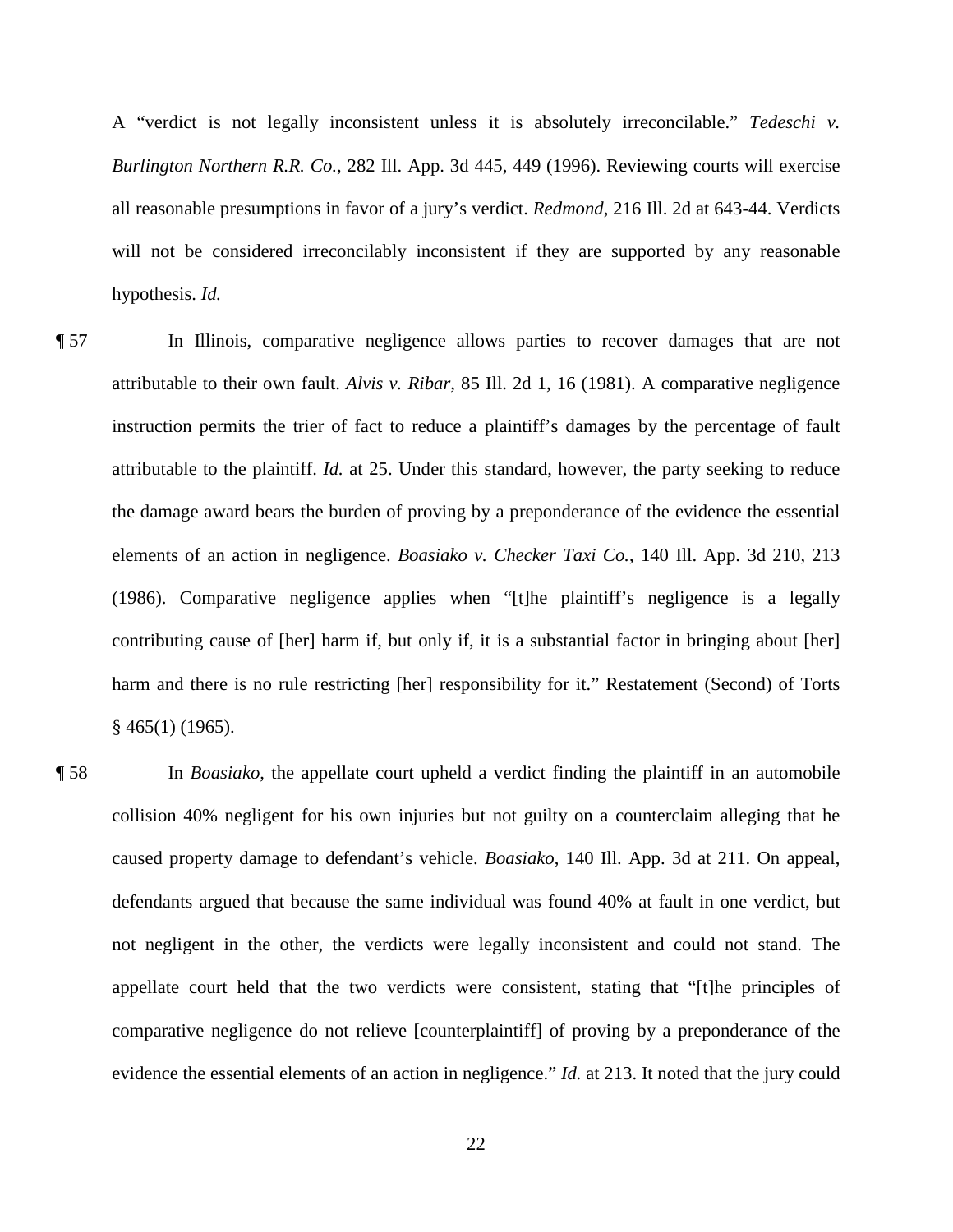determine that the plaintiff's damages should be reduced based on his own negligence and still conclude that the defendants failed to prove the elements of their counterclaim. *Id.*

- ¶ 59 Here, as in *Boasiako*, the jury's decisions as to whether Amanda contributed to the death of Jill and whether she contributed to her own injuries addressed distinctly different claims. They are reconcilable because the jury could have rationally decided that defendants did not prove by a preponderance of the evidence one or more elements of the comparative negligence defense against the wrongful death claim, even though it determined that defendants satisfied the burden of proof of the comparative negligence defense against the bodily injury claim.
- ¶ 60 On the claim of wrongful death, Amanda and Clingan testified the Pledge pursued the SUV through the University Avenue intersection at an excessive rate of speed. As he approached the intersection, Pledge announced on the dash camera video that he was traveling 100 miles per hour. Alpert further testified that no reasonable person could have detected Pledge's squad car and reacted in enough time to avoid the collision in the two seconds Amanda had to see Pledge after the SUV passed through her line of sight at the intersection. Thus, the jury could have made the reasonable hypothesis that defendants failed to meet their burden of proving that Amanda disregarded the safety of her mother or that her breach of duty was a proximate cause of Jill's death.
- ¶ 61 On Amanda's claim for her own injuries, she testified that she suffered a fractured scapula and experienced nightmares and flashbacks after the accident. Her psychiatrist, Dr. McFaul, testified that Amanda first sought medical treatment for her post-traumatic stress in 2006, two years after the accident. He noted that Amanda reduced her Zoloft medication in January 2010 and had discontinued her medication when he saw her on April 12, 2010. At that time, Amanda had escalated symptoms of anxiety and could not eat. He testified that once she